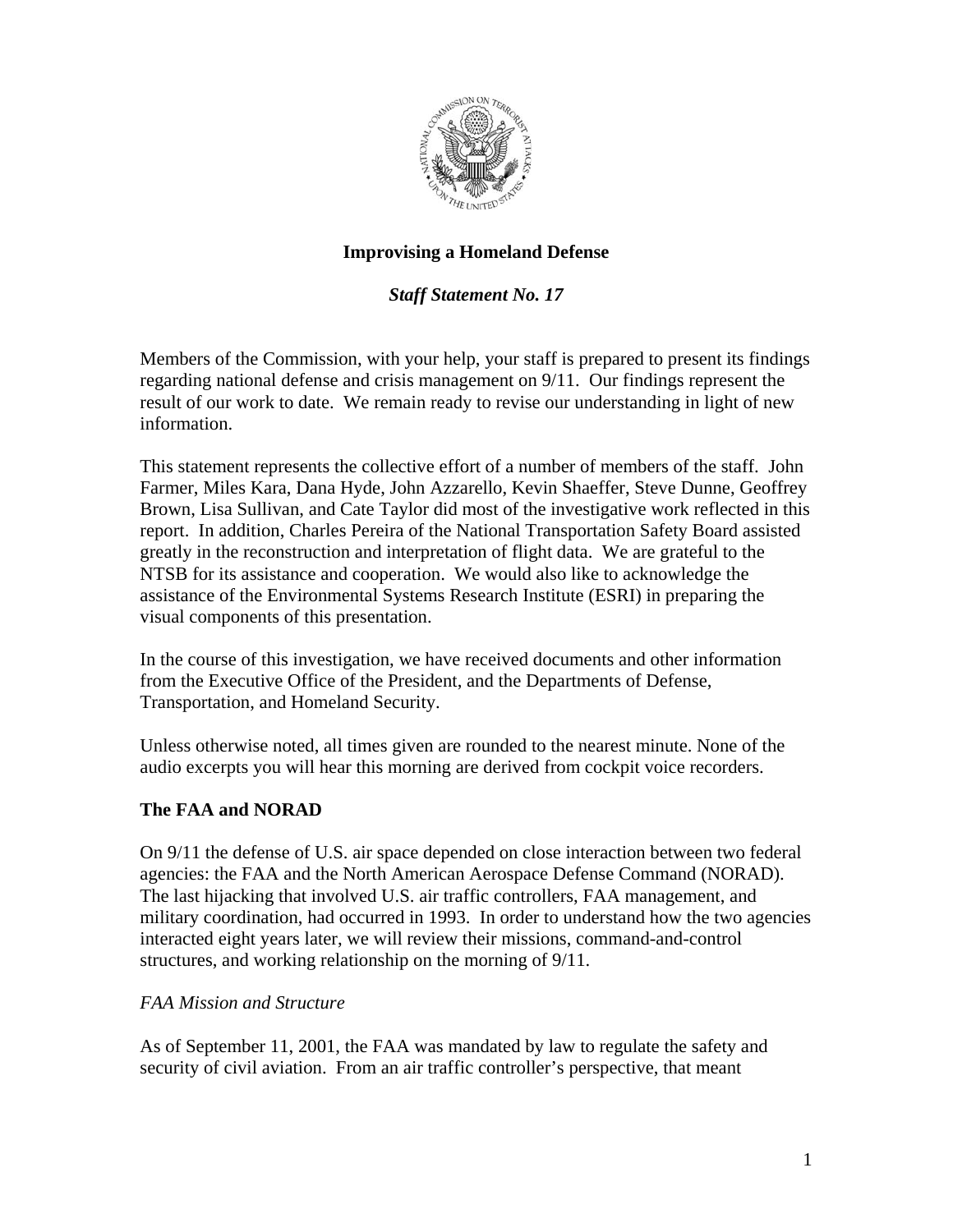maintaining a safe distance between airborne aircraft.

Many controllers work at the FAA's 22 Air Route Traffic Control Centers. These Centers are grouped under regional offices and coordinate closely with the national Air Traffic Control System Command Center, commonly referred to as the "Command Center," which oversees daily traffic flow within the entire airspace system. That Command Center is located in Herndon, Virginia. Regional offices report to FAA headquarters in Washington, DC. FAA headquarters is ultimately responsible for the management of the National Airspace System. An Operations Center located at FAA headquarters receives notifications of incidents, including accidents and hijackings.

FAA Centers often receive information and make operational decisions independent of one another. On 9/11, the four hijacked aircraft were monitored mainly by four of these FAA Air Route Traffic Control Centers, based in Boston, New York, Cleveland, and Indianapolis. Each Center thus had part of the knowledge of what was going on across the system. But it is important to remember that what Boston Center knew was not necessarily known by the Centers in New York, Cleveland, or Indianapolis.

Controllers track airliners like the four aircraft hijacked on 9/11 primarily by watching the data from a signal emitted by the aircraft's transponder equipment. The four aircraft hijacked on 9/11, like all aircraft traveling above 10,000 feet, were required to emit a unique transponder signal while in flight.

On 9/11, the terrorists turned off the transponders on three of the four hijacked aircraft. With the transponder turned off, it may be possible, although more difficult, to track an aircraft by its primary radar returns. A primary radar return occurs when the signal sent from a radar site bounces off an object in the sky and indicates the presence of that object. But primary radar returns do not include the transponder data, which show the aircraft's identity and altitude. Controllers at Centers rely on transponder signals and usually do not display primary radar returns on their scopes. But they can change the configuration of their radar scopes so they can see primary radar returns. In fact, the controllers did just that on 9/11 when the transponders were turned off in three of the four hijacked aircraft. Tower or terminal approach controllers handle a wider variety of lower-flying aircraft; they often use primary radar returns as well as transponder signals.

### *NORAD Mission and Structure*

NORAD was, and is, responsible for the air defense of the continental United States. The threat of Soviet bombers diminished significantly after the end of the Cold War, and the number of NORAD alert sites was reduced. On 9/11 there were only seven left in the United States, each with two fighter aircraft on alert.

All the hijacked aircraft were in one of NORAD's Continental U.S. sectors, the Northeast Air Defense Sector (also known as NEADS). NEADS is based in Rome, New York. On 9/11, it could call on two alert sites, each with one pair of ready fighters. These were the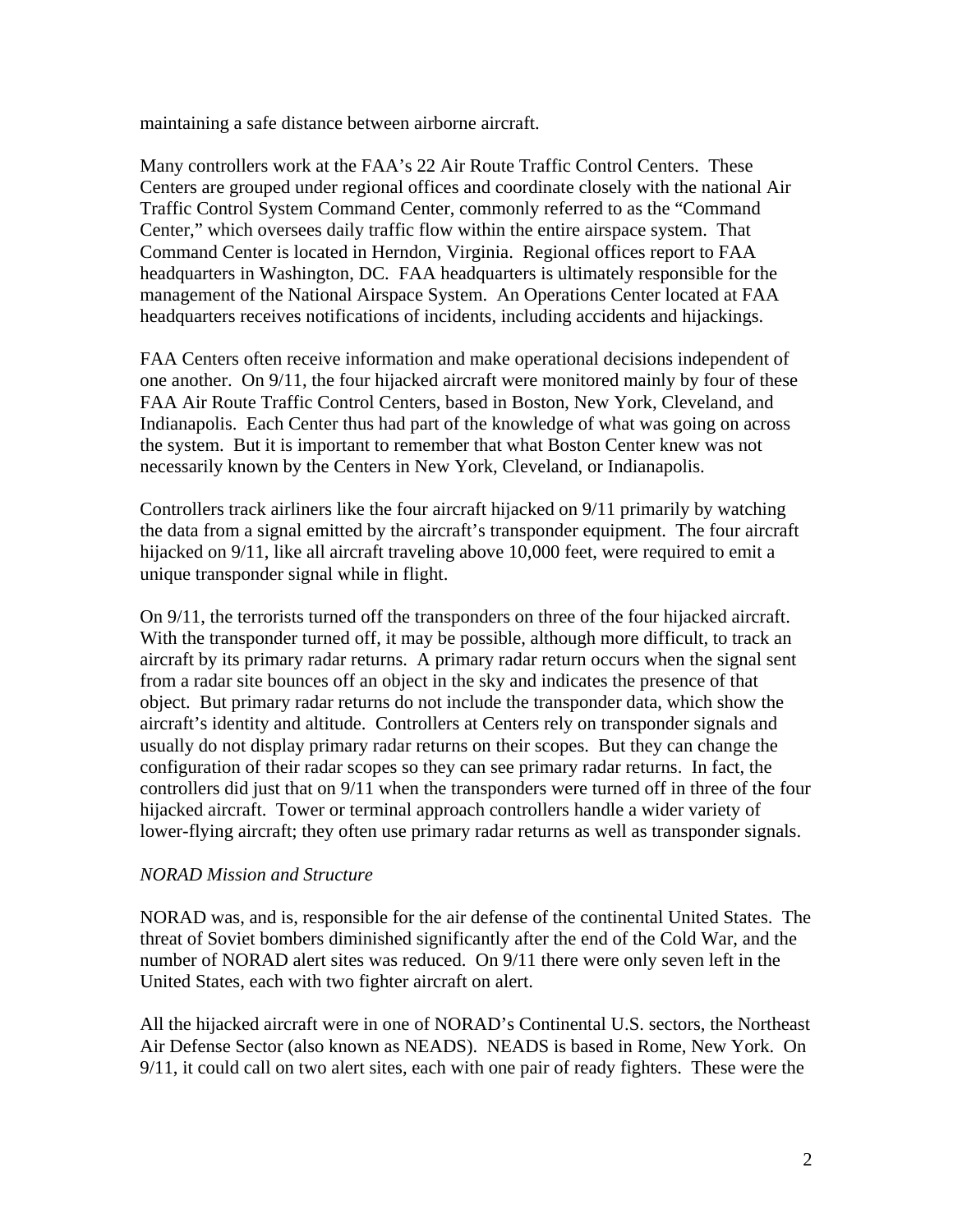Otis Air National Guard Base in Cape Cod, Massachusetts and Langley Air Force Base in Langley, Virginia.

NEADS reported to the Continental Region headquarters in Florida, which reported to NORAD headquarters, in Colorado Springs, Colorado.

Most FAA centers had a civilian employee to coordinate with NORAD, for situations like training exercises. The agencies had also developed protocols for working together in the event of a hijacking. As they existed on 9/11, the protocols for the FAA to obtain military assistance from NORAD required multiple levels of notification and approval at the highest levels of government.

FAA guidance to controllers on hijack procedures assumed that the aircraft pilot would notify the controller of the hijack via radio communication or by "squawking" a transponder code of "7500"—the universal code for a hijack in progress. Controllers would notify their supervisors, who in turn would inform management all the way up to FAA headquarters in Washington. Headquarters had a "hijack coordinator" who was the Director or his designate of the FAA Office of Civil Aviation Security.

If a hijack was confirmed, procedures called for the hijack coordinator on duty to contact the Pentagon's National Military Command Center (NMCC) and to ask for a military "escort aircraft" to follow the flight, report anything unusual, and aid search and rescue in the event of an emergency. The NMCC would then seek approval from the Office of the Secretary of Defense to provide military assistance. If there was approval, the orders would be transmitted down NORAD's chain of command and direct the sector to launch a fighter escort.

The protocols did not contemplate an intercept. They assumed the fighter escort would be discreet, "vectored to a position five miles directly behind the hijacked aircraft," where it could perform its mission to monitor the flight path of the aircraft.

In sum, the protocols in place on 9/11 for the FAA and NORAD to respond to a hijacking presumed that:

- (1) the hijacked aircraft would be readily identifiable and would not attempt to disappear;
- (2) there would be time to address the problem through the appropriate FAA and NORAD chains of command; and
- (3) the hijacking would take the traditional form, not a suicide hijacking designed to convert the aircraft into a guided missile.

On the morning of 9/11, the existing protocol was unsuited in every respect for what was about to happen. What ensued was the hurried attempt to create an improvised defense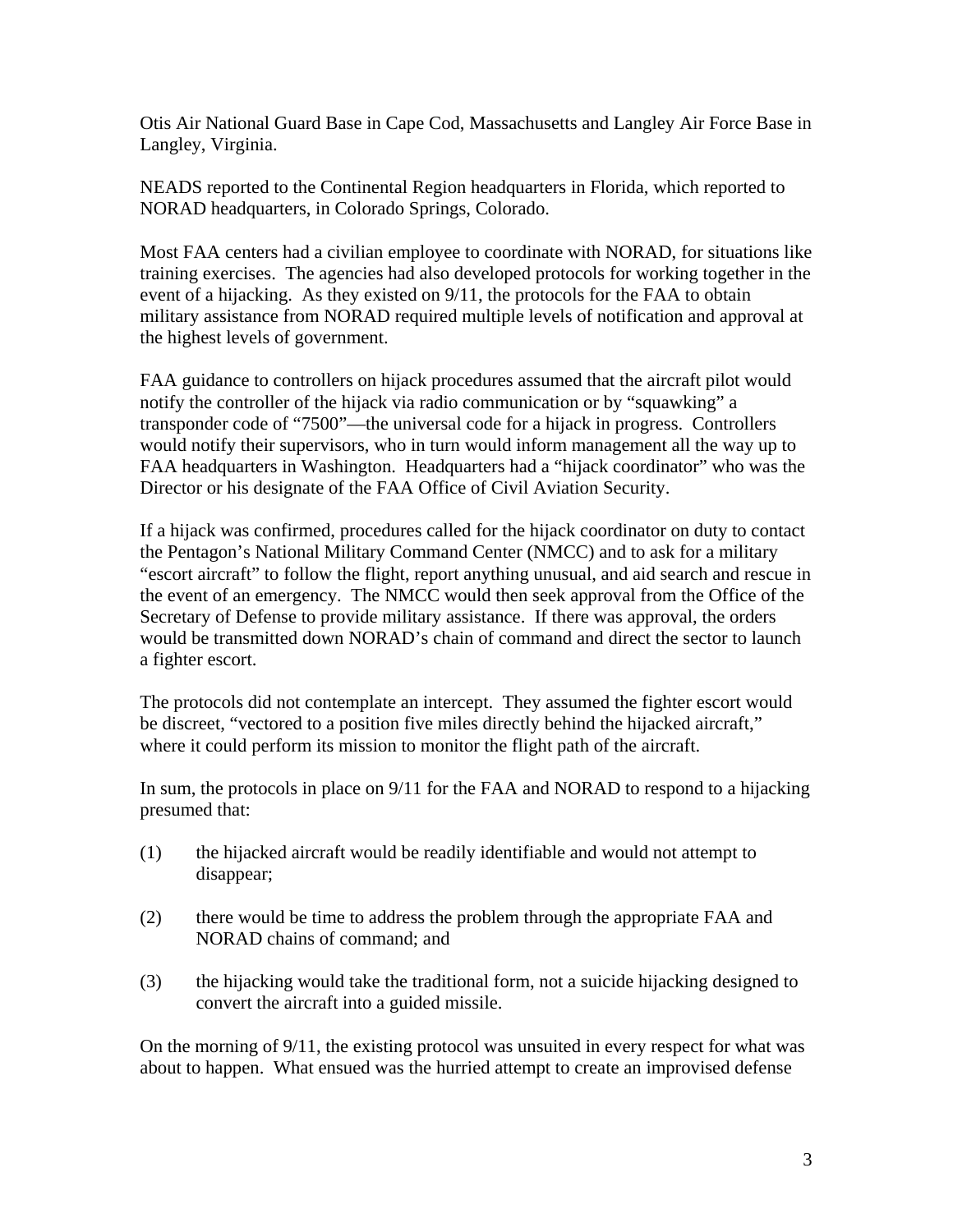by officials who had never encountered or trained against the situation they faced.

Staff Statement No. 4 offered an initial summary of what took place on the four flights. What we will do now is review how people on the ground comprehended what was happening to each flight. So, for each flight, we will first describe what the FAA understood, and then how the military was notified and responded.

## **American Airlines Flight 11**

### *FAA Awareness*

At 8:00 on September 11, 2001, American Airlines Flight 11 began its takeoff roll at Logan Airport in Boston. A Boeing 767, Flight 11 was bound for Los Angeles with 81 passengers, 11 crew, and 24,000 gallons of jet fuel. By 8:09, it was being monitored by FAA's Boston Center (located in New Hampshire). At 8:13, the controller instructed the flight to "turn twenty degrees right," which the flight acknowledged. This was the last transmission to which the flight responded.

Sixteen seconds later, the controller instructed the flight to climb to 35,000 feet. When there was no response, the controller repeated the command seconds later, and then tried repeatedly to raise the flight. He used the emergency frequency to try to reach the pilot. Though there was no response, he kept trying to contact the aircraft.

At 8:21, American 11 turned off its transponder, immediately degrading the available information about the aircraft. The controller told his supervisor that he thought something was seriously wrong with the plane. At this point, neither the controller nor his supervisor suspected a hijacking. The supervisor instructed the controller to follow standard operating procedures for handling a "no radio" aircraft.

The controller checked to see if American Airlines could establish communication with American 11. He became even more concerned as its route changed, moving into another sector's airspace. Controllers immediately began to move aircraft out of its path, and searched from aircraft to aircraft in an effort to have another pilot contact American 11.

At 8:24:38, the following transmission came from American 11:

*American 11: We have some planes. Just stay quiet, and you'll be O.K. We are returning to the airport.*

The controller only heard something unintelligible; he did not hear the specific words "[w]e have some planes." Then the next transmission came seconds later:

*American 11: Nobody move. Everything will be O.K. If you try to make any moves, you'll endanger yourself and the airplane. Just stay quiet.*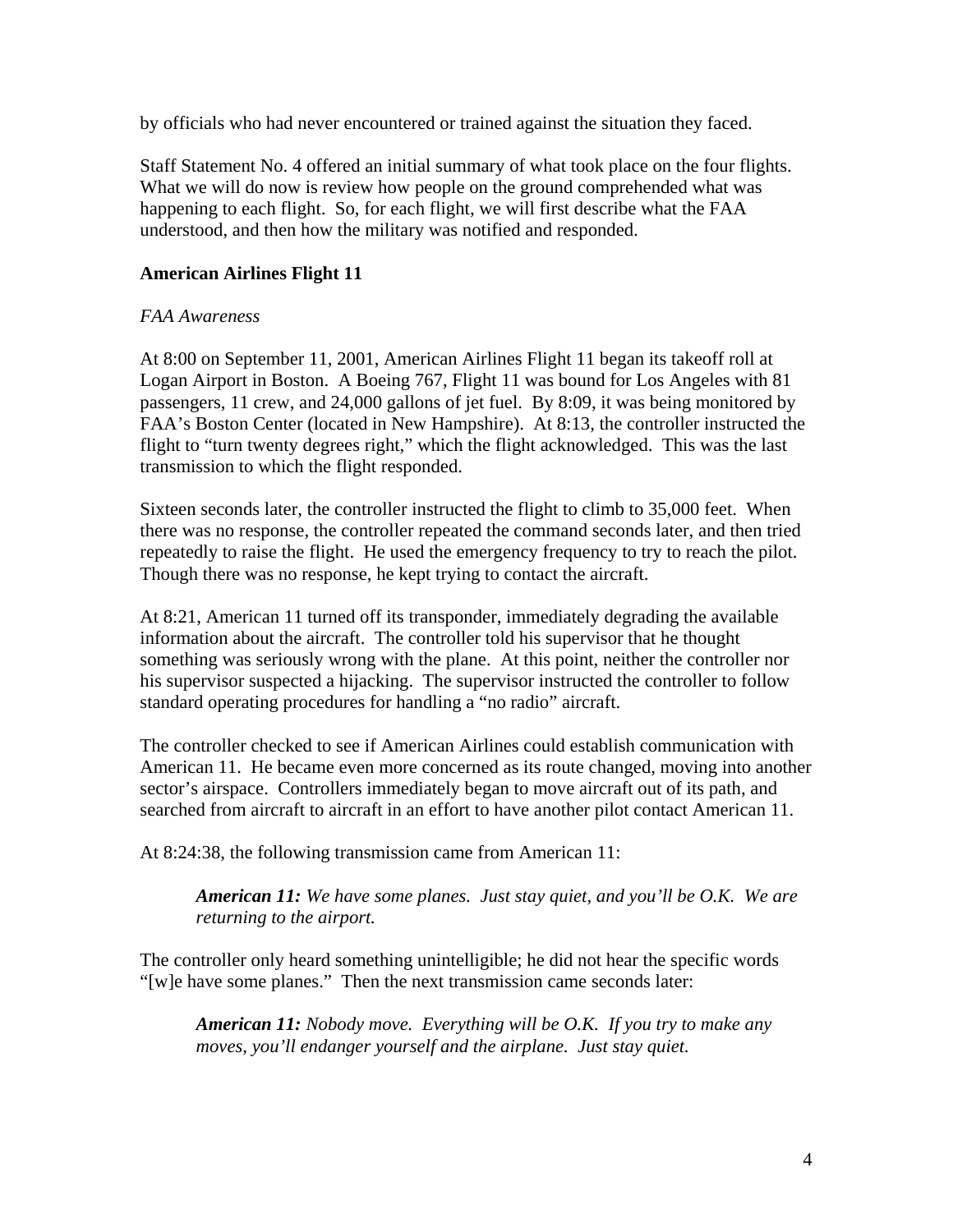Hearing that, the controller told us he then knew it was a hijacking. The controller alerted his supervisor, who assigned another controller to assist him, and redoubled efforts to ascertain the flight's altitude. Because the controller didn't understand the initial transmission, the Manager of Boston Center instructed the Center's Quality Assurance Specialist to "pull the tape" of the radio transmission, listen to it closely, and report back.

Between 8:25 and 8:32, in accordance with the FAA protocol, Boston Center managers started notifying their chain of command that American 11 had been hijacked. At 8:28, Boston Center called the Command Center in Herndon, Virginia to advise management that it believed American 11 had been hijacked and was heading toward New York Center's airspace. By this point in time, American 11 had taken a dramatic turn to the south. At 8:32, the Command Center passed word of a possible hijacking to the Operations Center at FAA headquarters. The duty officer replied that security personnel at headquarters had just begun discussing the hijack situation on a conference call with the New England Regional office.

The Herndon Command Center immediately established a teleconference between Boston, New York, and Cleveland Centers so that Boston Center could help the others understand what was happening.

At 8:34, the Boston Center controller received a third transmission from American 11:

*American 11: Nobody move please. We are going back to the airport. Don't try to make any stupid moves.* 

In the succeeding minutes, controllers were attempting to ascertain the altitude of the southbound Flight 11.

### *Military Notification and Response*

Boston Center did not follow the routine protocol in seeking military assistance through the prescribed chain of command. In addition to making notifications within the FAA, Boston Center took the initiative, at 8:34, to contact the military through the FAA's Cape Cod facility. They also tried to obtain assistance from a former alert site in Atlantic City, unaware it had been phased out. At 8:37:52, Boston Center reached NEADS. This was the first notification received by the military—at any level—that American 11 had been hijacked:

*FAA: Hi. Boston Center TMU, we have a problem here. We have a hijacked aircraft headed towards New York, and we need you guys to, we need someone to scramble some F-16s or something up there, help us out.* 

*NEADS: Is this real-world or exercise?*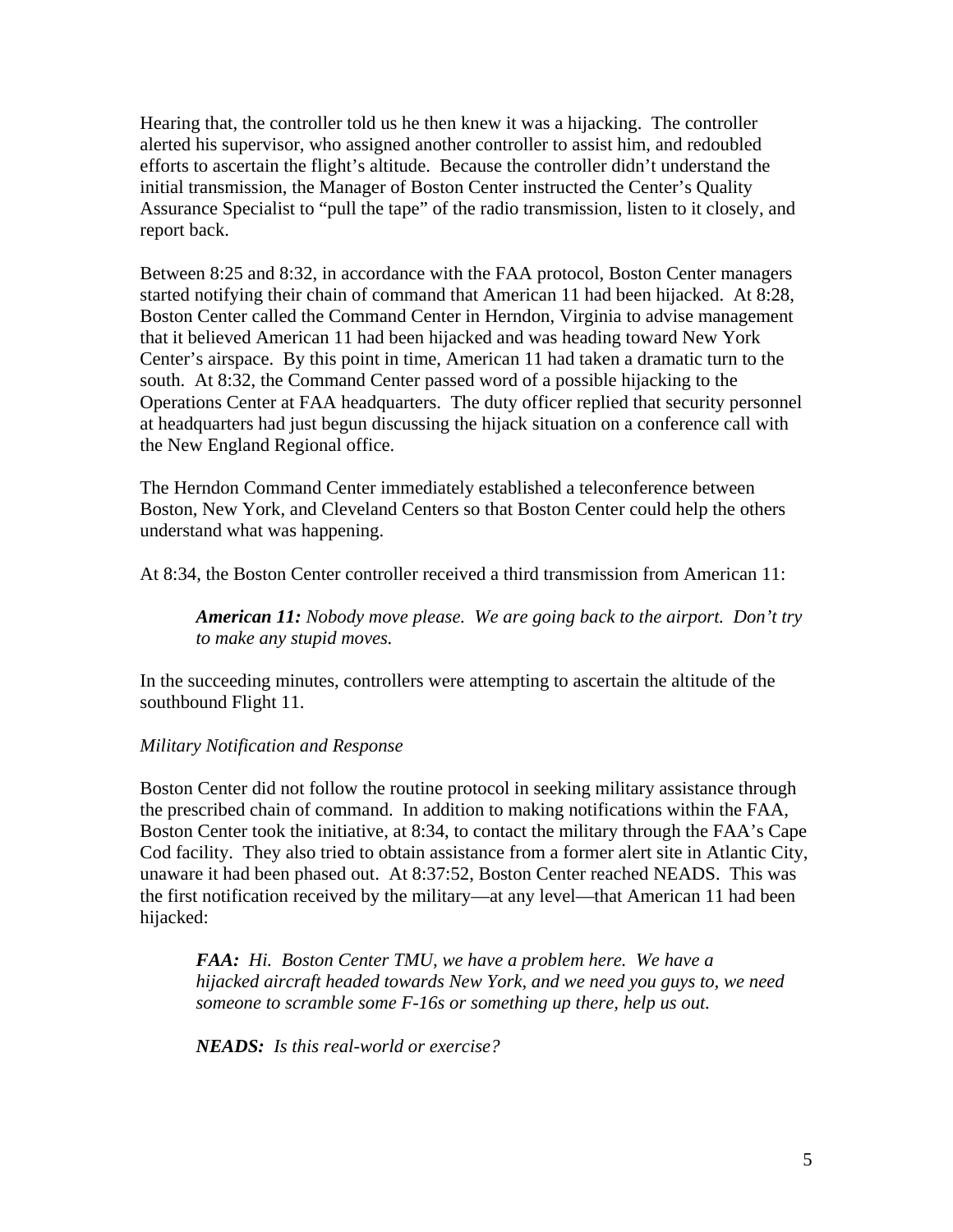### *FAA: No, this is not an exercise, not a test.*

NEADS promptly ordered to battle stations the two F-15 alert aircraft at Otis Air Force Base, about 153 miles away from New York City. The air defense of America began with this call.

At NEADS, the reported hijacking was relayed immediately to Battle Commander Colonel Robert Marr. After ordering the Otis fighters to battle stations, Colonel Marr phoned Major General Larry Arnold, commanding General of the First Air Force and the Continental Region. Marr sought authorization to scramble the Otis fighters. General Arnold instructed Marr "to go ahead and scramble the airplanes, and we'd get permission later." General Arnold then called NORAD headquarters to report.

F-15 fighters were ordered scrambled at 8:46 from Otis Air Force Base. But NEADS did not know where to send the alert fighter aircraft: "I don't know where I'm scrambling these guys to. I need a direction, a destination." Because the hijackers had turned off the plane's transponder, NEADS personnel spent the next minutes searching their radar scopes for the elusive primary radar return. American 11 impacted the World Trade Center's North Tower at 8:46:40. Shortly after 8:50, while NEADS personnel were still trying to locate American 11, word reached them that a plane had hit the World Trade Center.

Radar data show the Otis fighters were airborne at 8:53. Lacking a target, they were vectored toward military controlled airspace off the Long Island coast. To avoid New York area air traffic and uncertain about what to do, the fighters were brought down to military air space to "hold as needed." From 9:08 to 9:13, the Otis fighters were in this holding pattern.

In summary, NEADS received notice of the hijacking nine minutes before it impacted the north tower. The nine minutes notice was the most the military would receive that morning of any of the four hijackings.

## **United Airlines Flight 175**

## *FAA Awareness*

United Airlines Flight 175, a Boeing 767 carrying 65 passengers from Boston to Los Angeles, took off from Logan Airport at 8:14. At 8:37 Boston Center polled United 175, along with other aircraft, about whether they had seen an "American 767" (American 11), and United 175's pilots said they had seen it. The controller turned United 175 away from it as a safety precaution.

At 8:41, United 175 entered New York Center's airspace. The controller responsible for United 175 was unfortunately the same controller assigned the job of tracking the hijacked American 11. At 8:47, at almost the same time American 11 crashed into the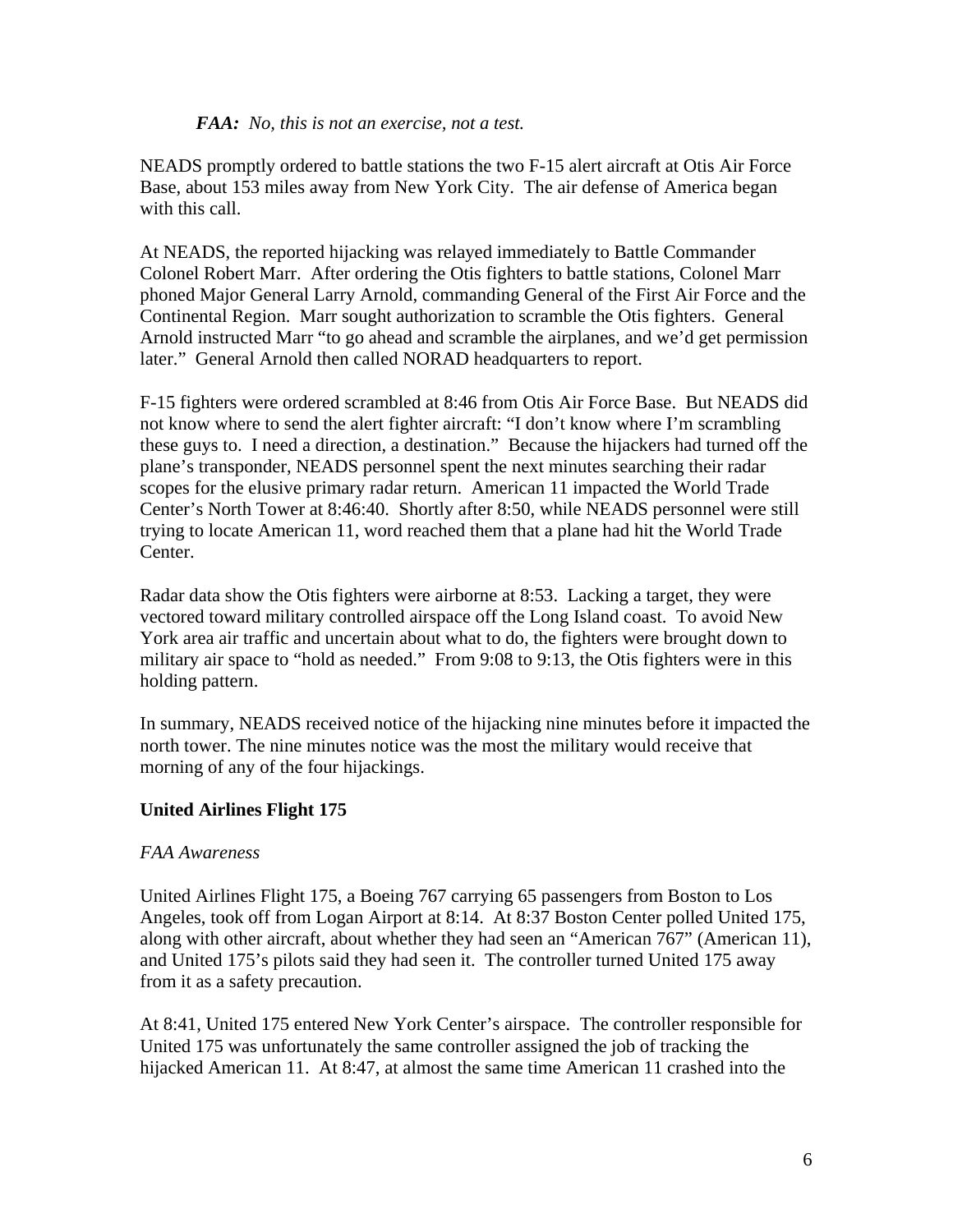North Tower, United 175's assigned transponder code changed, then changed again. These changes were not noticed for several minutes, because the controller was focused on finding American 11, which had disappeared. At 8:48, a New York Center manager provided the following report on a Command Center teleconference about American 11, including information that had been relayed by the airline:

*Manager, New York Center: Okay. This is New York Center. We're watching the airplane. I also had conversation with American Airlines, and they've told us that they believe that one of their stewardesses was stabbed and that there are people in the cockpit that have control of the aircraft, and that's all the information they have right now.* 

The New York Center controller and manager were unaware that American 11 had already crashed.

At 8:51, the controller noticed the change in the transponder reading from United 175. The controller asked United 175 to go back to the proper code. There was no response. Beginning at 8:52, the controller made repeated attempts to reach the crew of United 175. Still no response. The controller checked that his radio equipment was working and kept trying to reach United 175. He contacted another controller at 8:53, and worried that "we may have a hijack" and that he could not find the aircraft.

Another commercial aircraft in the vicinity then radioed in with "reports over the radio of a commuter plane hitting the World Trade Center." The controller spent the next several minutes handing off the other flights on his scope to other controllers and moving aircraft out of the way of the unidentified aircraft (believed to be United 175) as it moved southwest and then turned northeast toward New York City.

At approximately 8:55, the controller-in-charge notified a New York Center manager that she believed United 175 had also been hijacked. The manager tried to notify the regional managers and was told that the managers were discussing a hijacked aircraft (presumably American 11) and refused to be disturbed. At 8:58, the New York Center controller searching for United 175 told another New York controller "we might have a hijack over here, two of them."

Between 9:01 and 9:02, a manager from New York Center told the Command Center in Herndon:

*Manager, New York Center: We have several situations going on here. It's escalating big, big time. We need to get the military involved with us . . . .* 

*We're, we're involved with something else, we have other aircraft that may have a similar situation going on here. . . .* 

The "other aircraft" New York Center referred to was United 175. Evidence indicates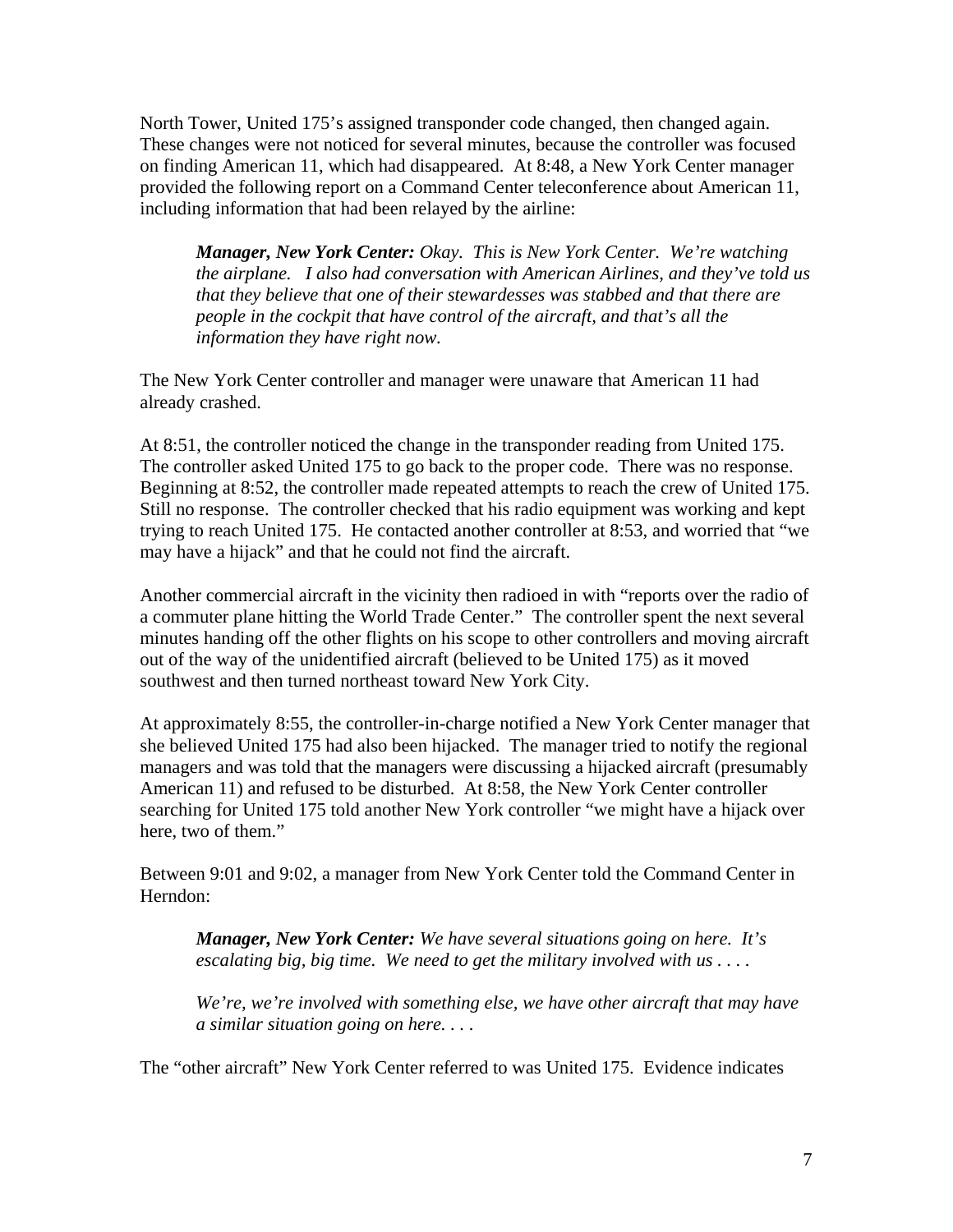that this conversation was the only notice received prior to the second crash by either FAA headquarters or the Herndon Command Center that there was a second hijack.

While Command Center was told about this "other aircraft" at 9:01, New York Center contacted New York terminal approach control and asked for help in locating United 175.

*Terminal: I got somebody who keeps coasting but it looks like he's going into one of the small airports down there.* 

*Center: Hold on a second. I'm trying to bring him up here and get you— There he is right there. Hold on.* 

*Terminal: Got him just out of 9,500—9,000 now.* 

*Center: Do you know who he is?* 

*Terminal: We're just, we just we don't know who he is. We're just picking him up now.* 

*Center (at 9:02): Alright. Heads up man, it looks like another one coming in.* 

The controllers observed the plane in a rapid descent; the radar data terminated over lower Manhattan. At 9:03:02, United 175 crashed into the South Tower.

Meanwhile, a manager from Boston Center reported that they had deciphered what they had heard in one of the first hijacker transmissions from American 11:

*Boston Center: Hey… you still there?*

*New England Region: Yes, I am.* 

*Boston Center: I'm gonna reconfirm with, with downstairs, but the, as far as the tape…seemed to think the guy said that "we have planes." Now, I don't know if it was because it was the accent, or if there's more than one, but I'm gonna, I'm gonna reconfirm that for you, and I'll get back to you real quick. Okay?* 

*New England Region: Appreciate it.* 

*Unidentified Female Voice: They have what?* 

*Boston Center: Planes, as in plural.* 

*Boston Center: It sounds like, we're talking to New York, that there's another one aimed at the World Trade Center.*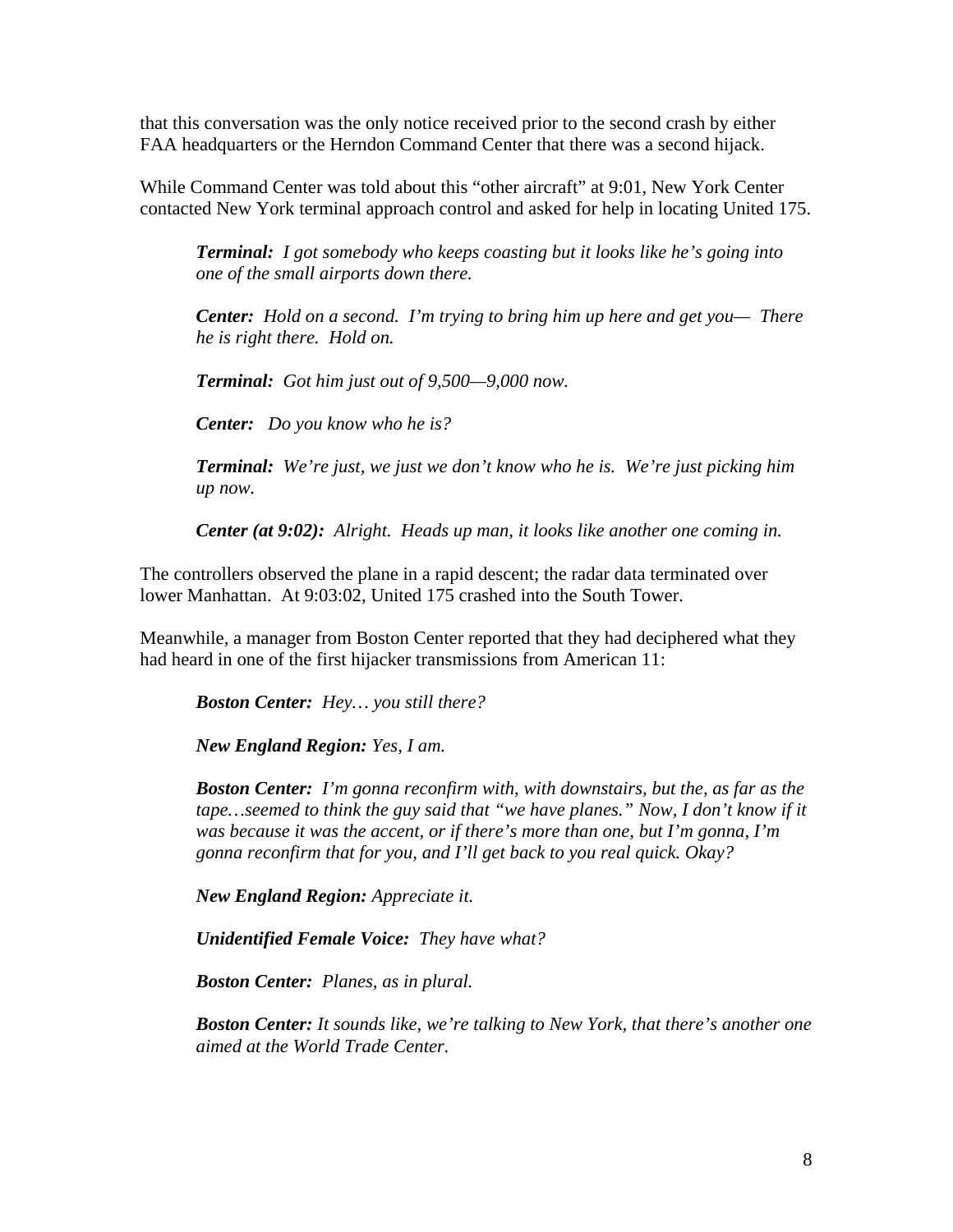*New England Region: There's another aircraft?* 

*Boston Center: A second one just hit the Trade Center.* 

*New England Region: Okay. Yeah, we gotta get—we gotta alert the military real quick on this.* 

Boston Center immediately advised the New England Region that it was going to stop all aircraft scheduled to depart from any airport within Boston Center. At 9:05, Boston Center confirmed for both FAA Command Center and New England Region that the hijackers aboard American 11 said "we have *planes.*" At the same time, New York Center declared "ATC zero"—meaning that aircraft were not permitted to depart from, arrive at, or travel through New York Center's airspace until further notice.

Within minutes of the second impact, Boston Center's Operations Manager instructed all air traffic controllers in his center to use the radio frequencies to inform all aircraft in Boston Center of the events unfolding in New York and to advise aircraft to heighten cockpit security. Boston Center asked Herndon Command Center to issue a similar cockpit security alert to all aircraft nationwide. We have found no evidence to suggest that Command Center managers instructed any Centers to issue a cockpit security alert.

## *Military Notification and Response*

The first indication that the NORAD air defenders had of the second hijacked aircraft, United 175, came in a phone call from New York Center to NEADS at 9:03. The notice came in at about the time the plane was hitting the South Tower.

At 9:08, the Mission Crew Commander at NEADS learned of the second explosion at the World Trade Center and decided against holding the fighters in military air space away from Manhattan:

*Mission Crew Commander, NEADS: This is what I foresee that we probably need to do. We need to talk to FAA. We need to tell 'em if this stuff is gonna keep on going, we need to take those fighters, put 'em over Manhattan. That's best thing, that's the best play right now. So coordinate with the FAA. Tell 'em if there's more out there, which we don't know, let's get 'em over Manhattan. At least we got some kind of play.*

The FAA cleared the air space. The Otis fighters were sent to Manhattan. A Combat Air Patrol was established over the city at 9:25.

Because the Otis fighters had expended a great deal of fuel in flying first to military air space and then to New York, the battle commanders were concerned about refueling. NEADS considered scrambling alert fighters from Langley Air Force Base in Virginia to New York, to provide back-up. The Langley fighters were placed on battle stations at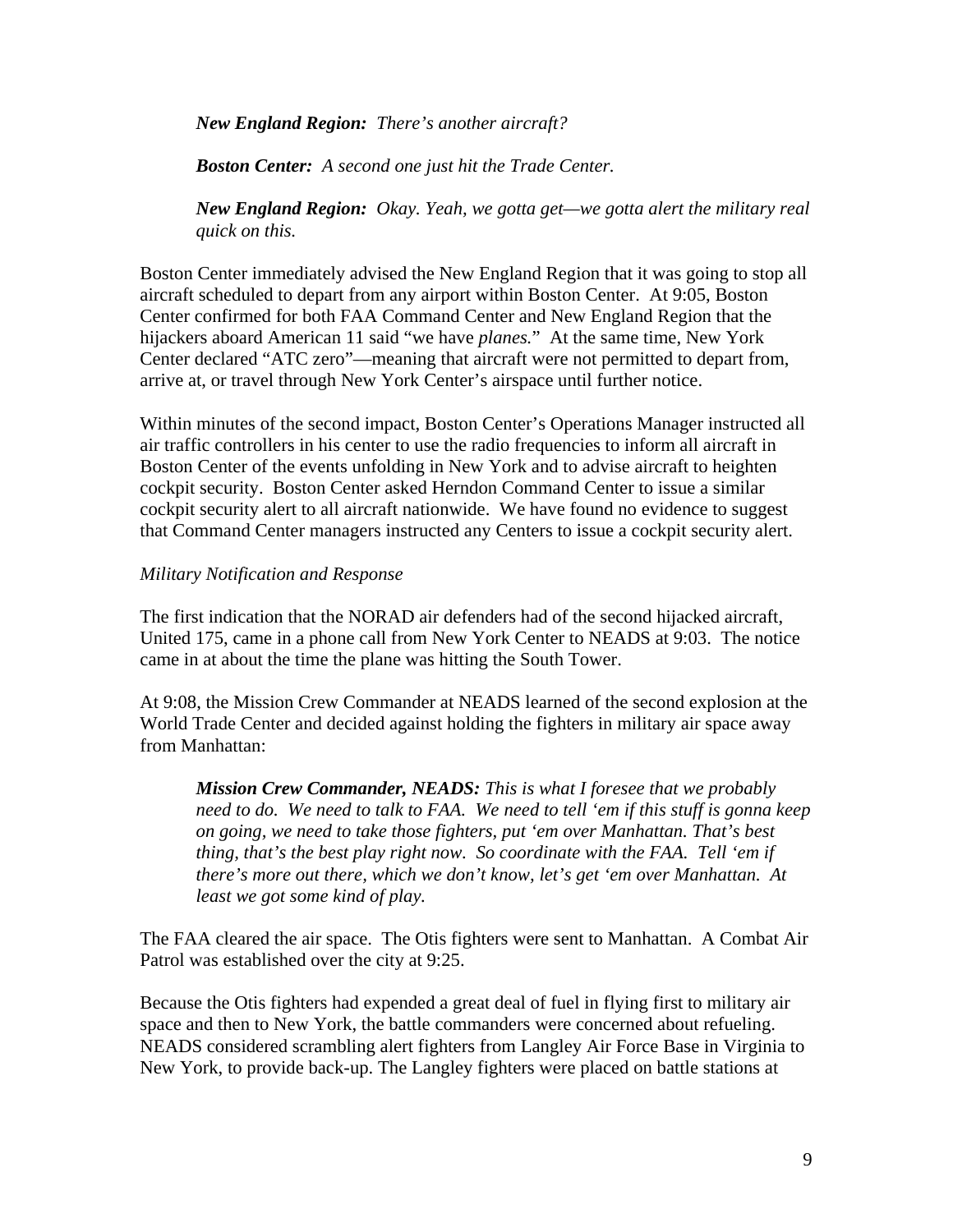9:09. NORAD had no indication that any other plane had been hijacked.

The following is a time lapsed depiction of the flight paths of American 11 and United 175.

# **American Airlines Flight 77**

## *FAA Awareness*

American 77 began its takeoff roll from Dulles International Airport at 8:20. The flight was handed off routinely from Washington Center to Indianapolis Center at approximately 8:40.

American 77 was acknowledged by the Indianapolis controller, who had fourteen other planes in his sector at the time. The controller instructed the aircraft to climb and, at 8:50, cleared it to its next navigational aid. American 77 acknowledged. This was the last transmission from American 77.

At 8:54, American 77 began deviating from its flight plan, first with a slight turn toward the south. Two minutes later it disappeared completely from Indianapolis radar.

The controller tracking American 77 told us he first noticed the aircraft turning to the southwest, and then saw the data disappear. The controller looked for primary radar returns. He searched along its projected flight path and the airspace to the southwest where it had started to turn. No primary targets appeared. He tried the radios, first calling the aircraft directly, then the airline. Again there was nothing. At this point, the Indianapolis controller had no knowledge of the situation in New York. He did not know that other aircraft had been hijacked. He believed American 77 had experienced serious electrical and/or mechanical failure, and was gone.

Shortly after 9:00, Indianapolis Center started notifying other agencies that American 77 was missing and had possibly crashed. At 9:08, Indianapolis Center contacted Air Force Search and Rescue at Langley Air Force Base, Virginia, and told them to look out for a downed aircraft. They also contacted the West Virginia State Police, and asked whether they had any reports of a downed aircraft. At 9:09, they reported the loss of contact to the FAA regional center, which passed this information to FAA headquarters at 9:24.

By 9:20, Indianapolis Center learned that there were other hijacked aircraft in the system, and began to doubt their initial assumption that American 77 had crashed. A discussion of this concern between the manager at Indianapolis and the Command Center in Herndon prompted the Command Center to notify some FAA field facilities that American 77 was lost. By 9:21, the Command Center, some FAA field facilities, and American Airlines had started to search for American 77. They feared it had been hijacked. At 9:25, the Command Center advised FAA headquarters that American 77 was lost in Indianapolis Center's airspace, that Indianapolis Center had no primary radar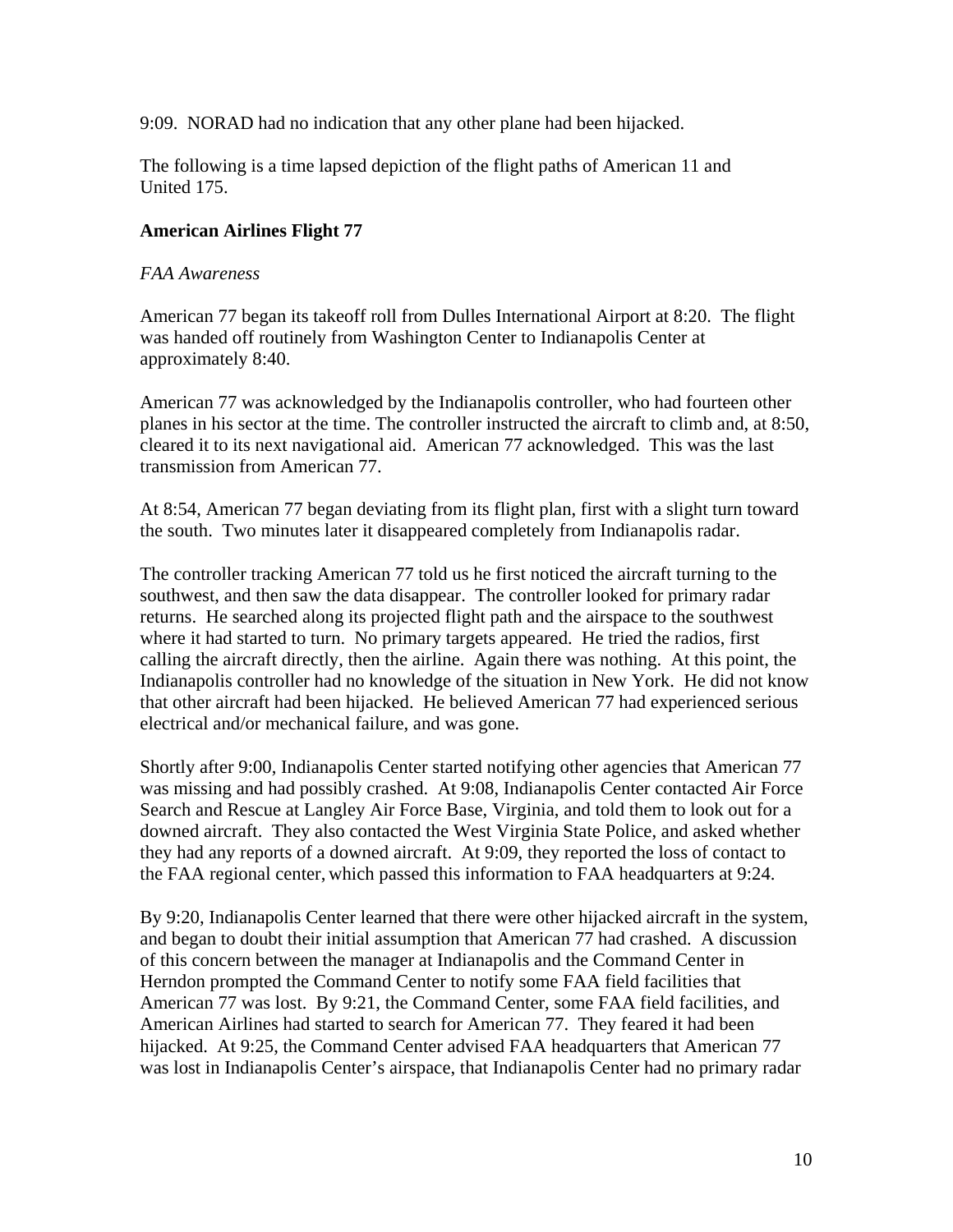track, and was looking for the aircraft.

The failure to find a primary radar return for American 77 led us to investigate this issue further. Radar reconstructions performed after 9/11 reveal that FAA radar equipment tracked the flight from the moment its transponder was turned off at 8:56. But for eight minutes and thirteen seconds, between 8:56 and 9:05, this primary radar information on American 77 was not displayed to controllers at Indianapolis Center. The reasons are technical, arising from the way the software processed radar information, as well as from poor primary radar coverage where American 77 was flying.

According to the radar reconstruction, American 77 re-emerged as a primary target on Indianapolis Center radar scopes at 9:05, east of its last known position. The target remained in Indianapolis Center's airspace for another six minutes, then crossed into the western portion of Washington Center's airspace at 9:10. As Indianapolis Center continued searching for the aircraft, two managers and the controller responsible for American 77 looked to the west and southwest along the flight's projected path, not east—where the aircraft was now heading. The managers did not instruct other controllers at Indianapolis Center to turn on their primary radar coverage to join in the search for American 77.

In sum, Indianapolis Center never saw Flight 77 turn around. By the time it reappeared in primary radar coverage, controllers had either stopped looking for the aircraft because they thought it had crashed or were looking toward the west. In addition, while the Command Center learned Flight 77 was missing, neither it nor FAA headquarters issued an "all points bulletin" to surrounding centers to search for primary radar targets. American 77 traveled undetected for 36 minutes on a course heading due east for Washington, DC.

By 9:25, FAA's Herndon Command Center and FAA headquarters knew the following. They knew two aircraft had crashed into the World Trade Center. They knew American 77 was lost. They knew that a hijacker on board American 11 had said "we have some planes," and concerns over the safety of other aircraft began to mount. A manager at the Herndon Command Center asked FAA headquarters if they wanted to order a "nationwide ground stop." While executives at FAA headquarters discussed it, the Command Center went ahead and ordered one anyway at 9:25.

The Command Center kept looking for American 77. At 9:21, it advised the Dulles terminal control facility, which urged its controllers to look for primary targets. At 9:32, they found one. Several of the Dulles controllers "observed a primary radar target tracking eastbound at a high rate of speed" and notified Reagan Airport. FAA personnel at both Reagan and Dulles airports notified the Secret Service. The identity or aircraft type was unknown.

Reagan Airport controllers then vectored an unarmed National Guard C-130H cargo aircraft, which had just taken off en route to Minnesota, to identify and follow the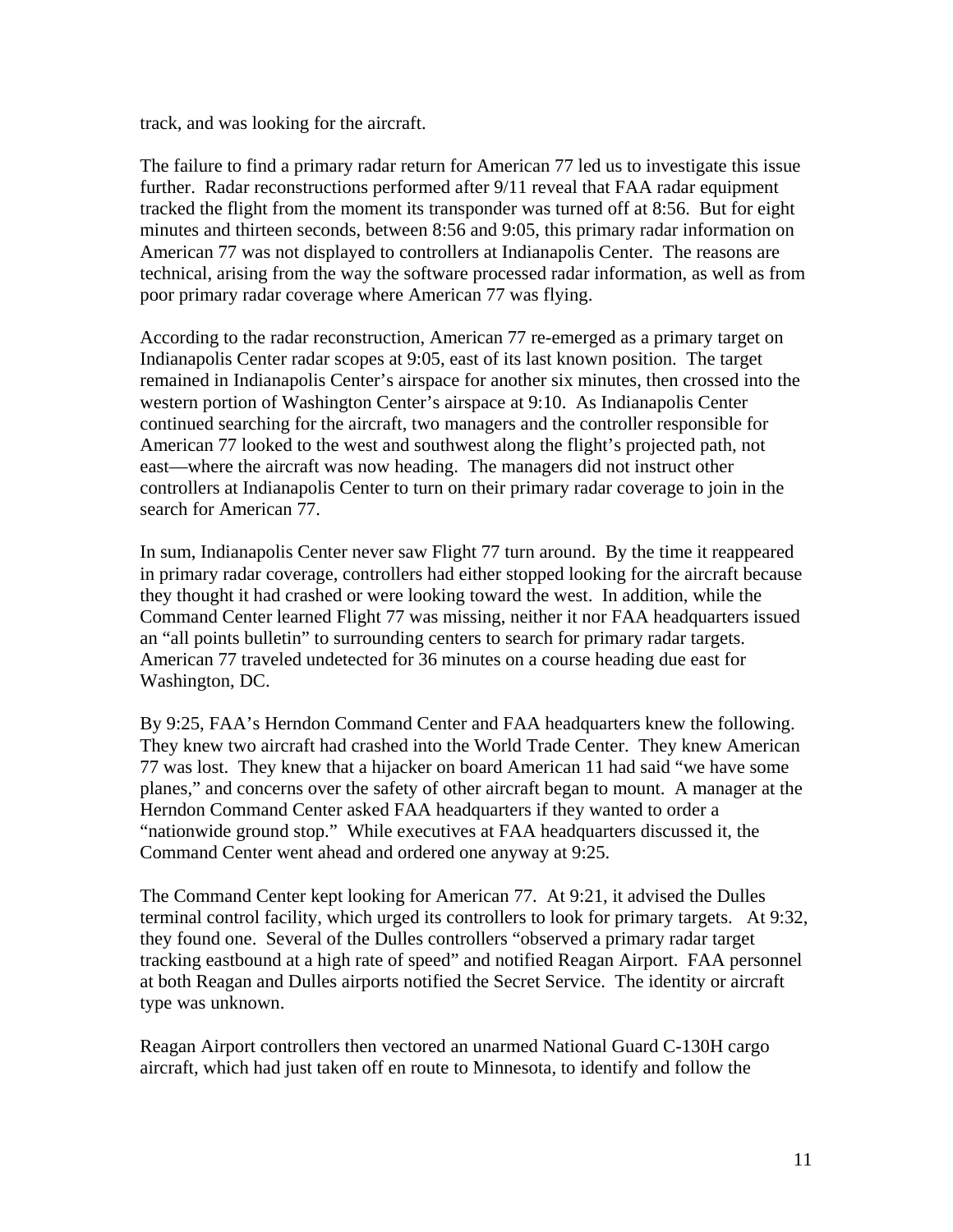suspicious aircraft. The C-130H pilot spotted it, identified it as a Boeing 757, attempted to follow its path, and at 9:38, seconds after impact, reported to Washington Tower: "looks like that aircraft crashed into the Pentagon sir."

*Military Notification and Response*

NORAD did not know about the search for American 77. Instead, they heard once again about a plane that no longer existed, American 11. At 9:21, NEADS received a report from the FAA:

*FAA: Military, Boston Center. I just had a report that American 11 is still in the air, and it's on its way towards—heading towards Washington.* 

*NEADS: Okay. American 11 is still in the air?* 

*FAA: Yes.* 

*NEADS: On its way towards Washington?* 

*FAA: That was another—it was evidently another aircraft that hit the tower. That's the latest report we have.* 

*NEADS: Okay.* 

*FAA: I'm going to try to confirm an ID for you, but I would assume he's somewhere over, uh, either New Jersey or somewhere further south.* 

*NEADS: Okay. So American 11 isn't the hijack at all then, right?* 

*FAA: No, he is a hijack.* 

*NEADS: He—American 11 is a hijack?* 

*FAA: Yes.* 

*NEADS: And he's heading into Washington?* 

*FAA: Yes. This could be a third aircraft.*

The mention of a "third aircraft" was *not* a reference to American 77. There was confusion at that moment in the FAA. Two planes had struck the World Trade Center, and Boston Center had heard from FAA headquarters in Washington that American 11 was still airborne. We have been unable to identify the source of this mistaken FAA information.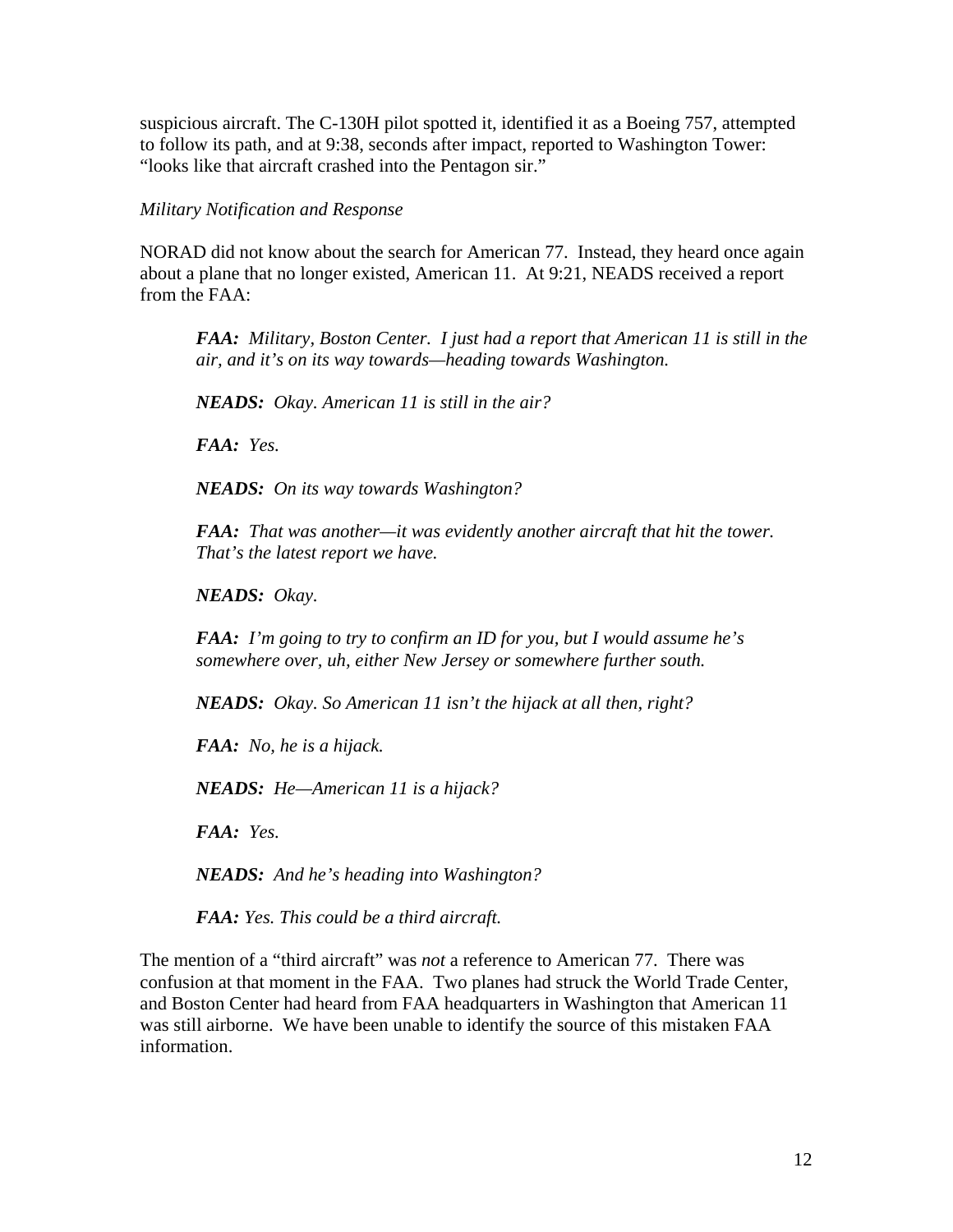The NEADS technician who took this call from the FAA immediately passed the word to the Mission Crew Commander. He reported to the NEADS Battle Commander:

*Mission Crew Commander, NEADS: Okay, uh, American Airlines is still airborne. Eleven, the first guy, he's heading towards Washington. Okay? I think we need to scramble Langley right now. And I'm gonna take the fighters from Otis, try to chase this guy down if I can find him.* 

The Mission Crew Commander at NEADS issued an order at 9:23: "Okay … scramble Langley. Head them towards the Washington area." That order was processed and transmitted to Langley Air Force Base at 9:24, and radar data show the Langley fighters were airborne at 9:30.

NEADS decided to keep the Otis fighters over New York. The heading of the Langley fighters was adjusted to send them to the Baltimore area. The Mission Crew Commander explained to us that the purpose was to position the Langley fighters between the reported southbound American 11 and the nation's capital.

At the suggestion of the Boston Center's military liaison, NEADS contacted the FAA's Washington Center to ask about American 11. In the course of the conversation, a Washington Center manager informed NEADS that "We're looking—we also lost American 77." The time was 9:34. This was the first notice to the military that American 77 was missing, and it had come by chance. If NEADS had not placed that call, the NEADS air defenders would have received no information whatsoever that American 77 was even missing, although the FAA had been searching for it. No one at FAA Command Center or headquarters ever asked for military assistance with American 77.

At 9:36, the FAA's Boston Center called NEADS and relayed the discovery about the aircraft closing in on Washington, an aircraft that still had not been linked with the missing American 77. The FAA told NEADS: "Latest report. Aircraft VFR [Visual Flight Rules] six miles southeast of the White House. … Six, southwest. Six, southwest of the White House, deviating away." This startling news prompted the Mission Crew Commander at NEADS to take immediate control of the airspace to clear a flight path for the Langley fighters: "Okay, we're going to turn it … crank it up. … Run them to the White House." He then discovered, to his surprise, that the Langley fighters were not headed north toward the Baltimore area as instructed, but east over the ocean. "I don't care how many windows you break," he said. "Damn it… Okay. Push them back."

The Langley fighters were heading east, not north, for three reasons. First, unlike a normal scramble order, this order did not include a distance to the target, or the target's location. Second, a "generic" flight plan incorrectly led the Langley fighters to believe they were ordered to fly due east (090) for 60 miles. The purpose of the generic flight plan was to quickly get the aircraft airborne and out of local airspace. Third, the lead pilot and local FAA controller incorrectly assumed the flight plan instruction to go "090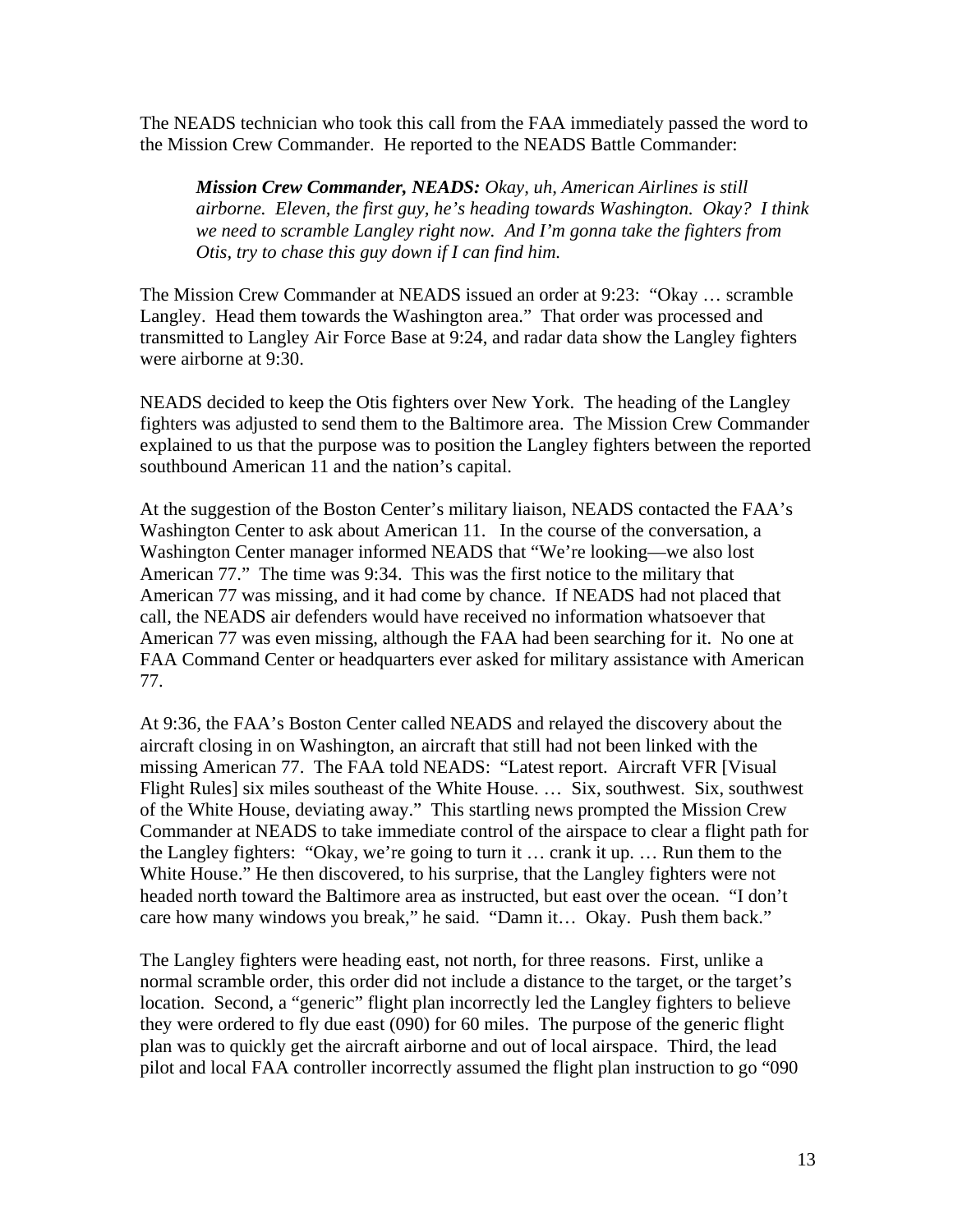for 60" was newer guidance that superseded the original scramble order.

After the 9:36 call to NEADS about the unidentified aircraft a few miles from the White House, the Langley fighters were ordered to Washington, DC. Controllers at NEADS located an unknown primary radar track, but "it kind of faded" over Washington. The time was 9:38. The Pentagon had been struck by American 77 at 9:37:46. The Langley fighters were approximately 150 miles away.

Right after the Pentagon was hit, NEADS learned of another possible hijacked aircraft. It was an aircraft that in fact had not been hijacked at all. After the second World Trade Center crash, Boston Center managers recognized both aircraft were transcontinental, 767 jetliners that departed Logan Airport. Remembering the "we have some planes" remark, Boston Center had guessed that Delta 1989 might also be hijacked. Boston Center called NEADS at 9:41 and identified Delta 1989, a 767 jet that departed Logan Airport destined for Las Vegas, as a possible hijack. NEADS warned the FAA's Cleveland air traffic control center to watch Delta 1989. The FAA's Herndon Command Center and FAA headquarters were watching it too. During the course of the morning, there were multiple erroneous reports of hijacked aircraft in the system. The report of American 11 heading south was the first; Delta 1989 was the second.

NEADS never lost track of Delta 1989, and even launched fighter aircraft from Ohio and Michigan to intercept it. The flight never turned off its transponder. NEADS soon learned that the aircraft was not hijacked, and tracked Delta 1989 as it reversed course over Toledo, headed east, and landed in Cleveland. But another aircraft was heading toward Washington.

The following is a time lapsed depiction of the flight path of American 77.

## **United Airlines Flight 93**

## *FAA Awareness*

United 93 took off from Newark at 8:42. It was more than 40 minutes late. At 9:28, United 93 acknowledged a transmission from the controller. This was the last normal contact the FAA had with United 93.

Less than a minute later, the Cleveland controller and the pilots of aircraft in the vicinity heard "a radio transmission of unintelligible sounds of possible screaming or a struggle from an unknown origin …"

The controller responded, seconds later: "Somebody call Cleveland?" This was followed by a second radio transmission, with sounds of screaming and someone yelling "Get out of here, get out of here," again from an unknown source. The Cleveland Center controllers began to try to identify the possible source of the transmissions, and noticed that United 93 had descended some 700 feet. The controller attempted again to raise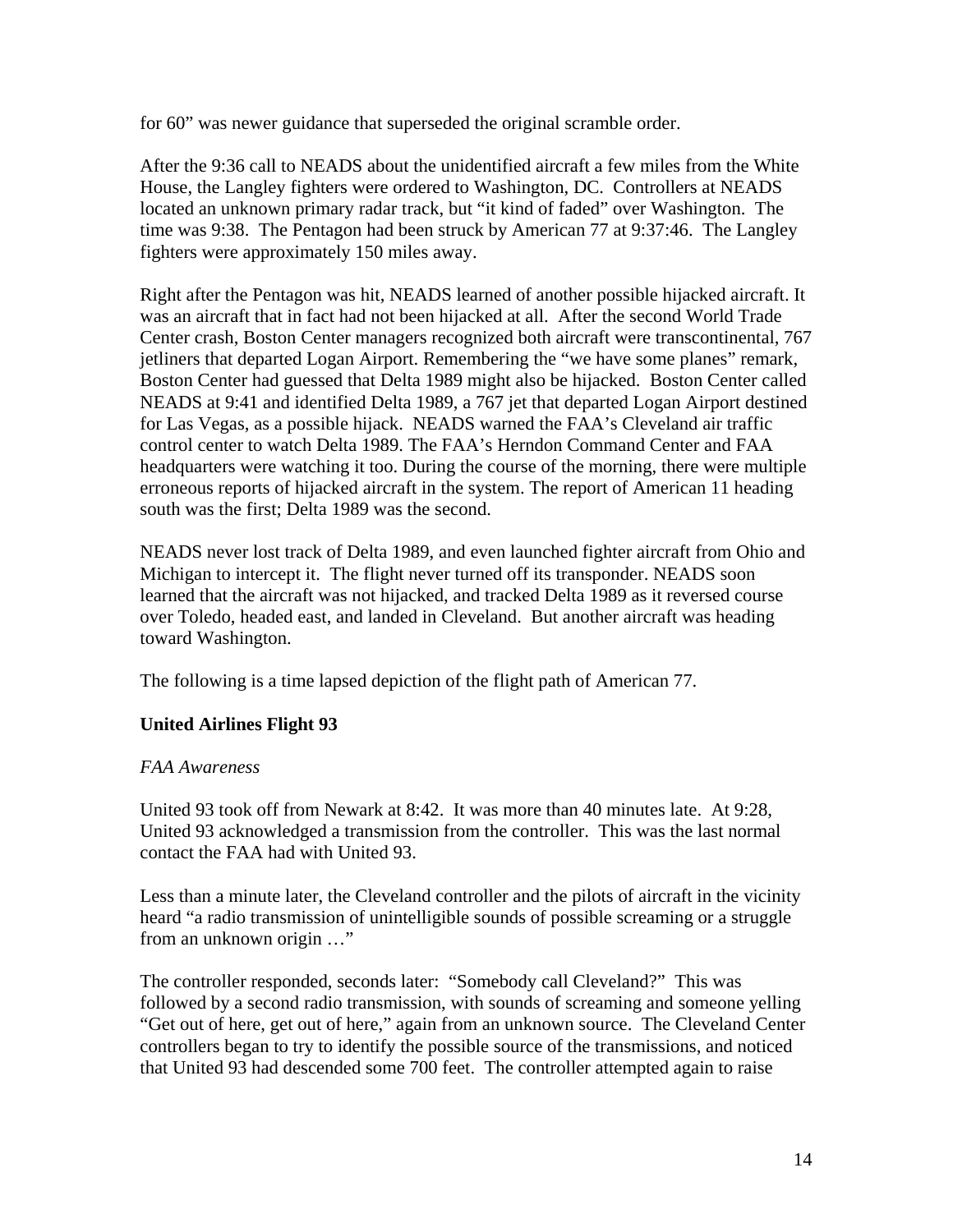United 93 several times, with no response. At 9:30, the controller began to poll the other flights on his frequency to determine if they heard the screaming; several said they had.

At 9:32, a third radio transmission came over the frequency: "Keep remaining sitting. We have a bomb on board." The controller understood, but chose to respond: "Calling" Cleveland center, you're unreadable. Say again, slowly." He notified his supervisor, who passed the notice up the chain of command. By 9:34, word of the hijacking had reached FAA headquarters.

FAA headquarters had by this time established an open line of communication with the Command Center at Herndon and instructed it to poll all the Centers about suspect aircraft. The Command Center executed the request and, a minute later, Cleveland Center reported that "United 93 may have a bomb on board." That was the information Command Center relayed to FAA headquarters at 9:34.

Between 9:34 and 9:38, the controller observed United 93 climbing to 40,700 feet and immediately moved several aircraft out of its way. The controller continued to try to contact United 93, and asked whether the pilot could confirm that he had been hijacked. There was no response.

Then, at 9:39, a fifth radio transmission came over the radio frequency from United 93:

*Ziad Jarrah: Uh, is the captain. Would like you all to remain seated. There is a bomb on board and are going back to the airport, and to have our demands [unintelligible]. Please remain quiet.* 

The controller responded: "United 93, understand you have a bomb on board. Go ahead." The flight did not respond. At 9:41, Cleveland Center lost United 93's transponder signal. The controller located it on primary radar, matched its position with visual sightings from other aircraft, and tracked the flight as it turned east, then south.

At about 9:36, Cleveland Center asked Command Center specifically whether someone had requested the military to launch fighter aircraft to intercept United 93. Cleveland Center offered to contact a nearby military base. Command Center replied that FAA personnel well above them in the chain of command had to make that decision and were working the issue.

From 9:34 to 10:08, a Command Center manager updated executives at FAA headquarters on the progress of United 93. During this time, the plane reversed course over Ohio and headed toward Washington.

At 9:42, Command Center learned from television news reports that a plane had struck the Pentagon. The Command Center's National Operations Manager, Ben Sliney, ordered all FAA facilities to instruct all airborne aircraft to land at the nearest airport. This was a totally unprecedented order. The air traffic control system handled it with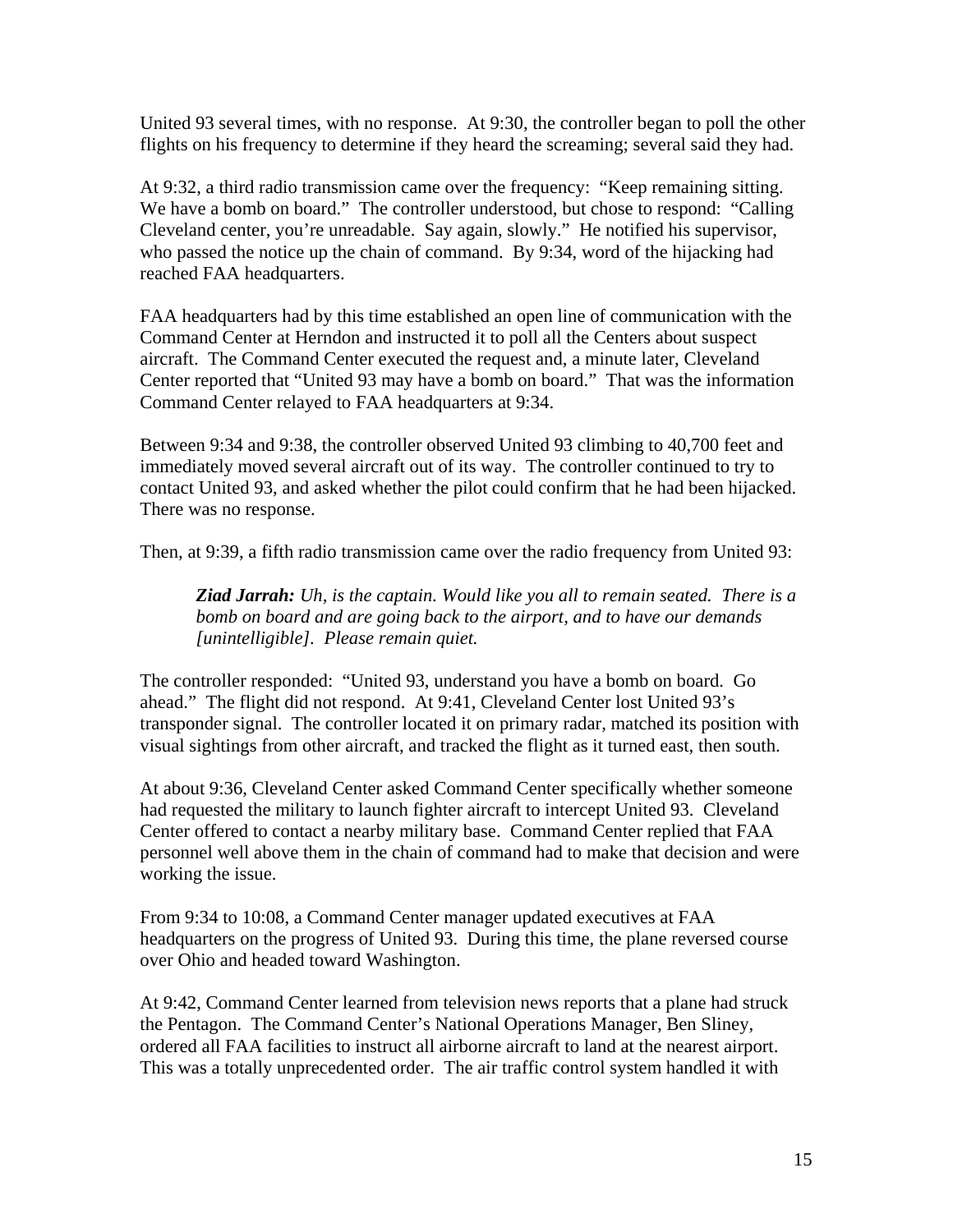great skill, as about 4,500 commercial and general aviation aircraft soon landed without incident.

At 9:46 and again two minutes later, Command Center updated FAA headquarters that United 93 was now "twenty-nine minutes out of Washington, DC."

A minute after that, at 9:49, 13 minutes after getting the question from Cleveland Center about military help, Command Center suggested that someone at headquarters should decide whether to request military assistance:

*FAA Headquarters: They're pulling Jeff away to go talk about United 93.* 

*Command Center: Uh, do we want to think about, uh, scrambling aircraft?* 

*FAA Headquarters: Uh, God, I don't know.* 

*Command Center: Uh, that's a decision somebody's gonna have to make probably in the next ten minutes.* 

*FAA Headquarters: Uh, ya know everybody just left the room.* 

At 9:53, FAA headquarters informed Command Center that the Deputy Director for Air Traffic Services was talking to Deputy Administrator Monte Belger about scrambling aircraft. Then Command Center informed headquarters they lost track of United 93 over the Pittsburgh area. Within seconds, Command Center received a visual report from another aircraft, and informed headquarters that the aircraft was 20 miles northwest of Johnstown.United 93 was spotted by another aircraft, and, at 10:01, Command Center advised FAA headquarters that one of the aircraft had seen United 93 "waving his wings." The aircraft had witnessed the radical gyrations in what we believe was the hijackers' effort to defeat the passenger assault. United 93 crashed in Pennsylvania at 10:03:11, 125 miles from Washington, DC. The precise crash time has been the subject of some dispute. The 10:03:11 time is supported by evidence from the staff's radar analysis, the flight data recorder, NTSB analysis, and infrared satellite data.

Five minutes later, Command Center forwarded this update to headquarters:

*Command Center: O.K. Uh, there is now on that United 93.* 

*FAA Headquarters: Yes.* 

*Command Center: There is a report of black smoke in the last position I gave you, fifteen miles south of Johnstown.* 

*FAA Headquarters: From the airplane or from the ground?*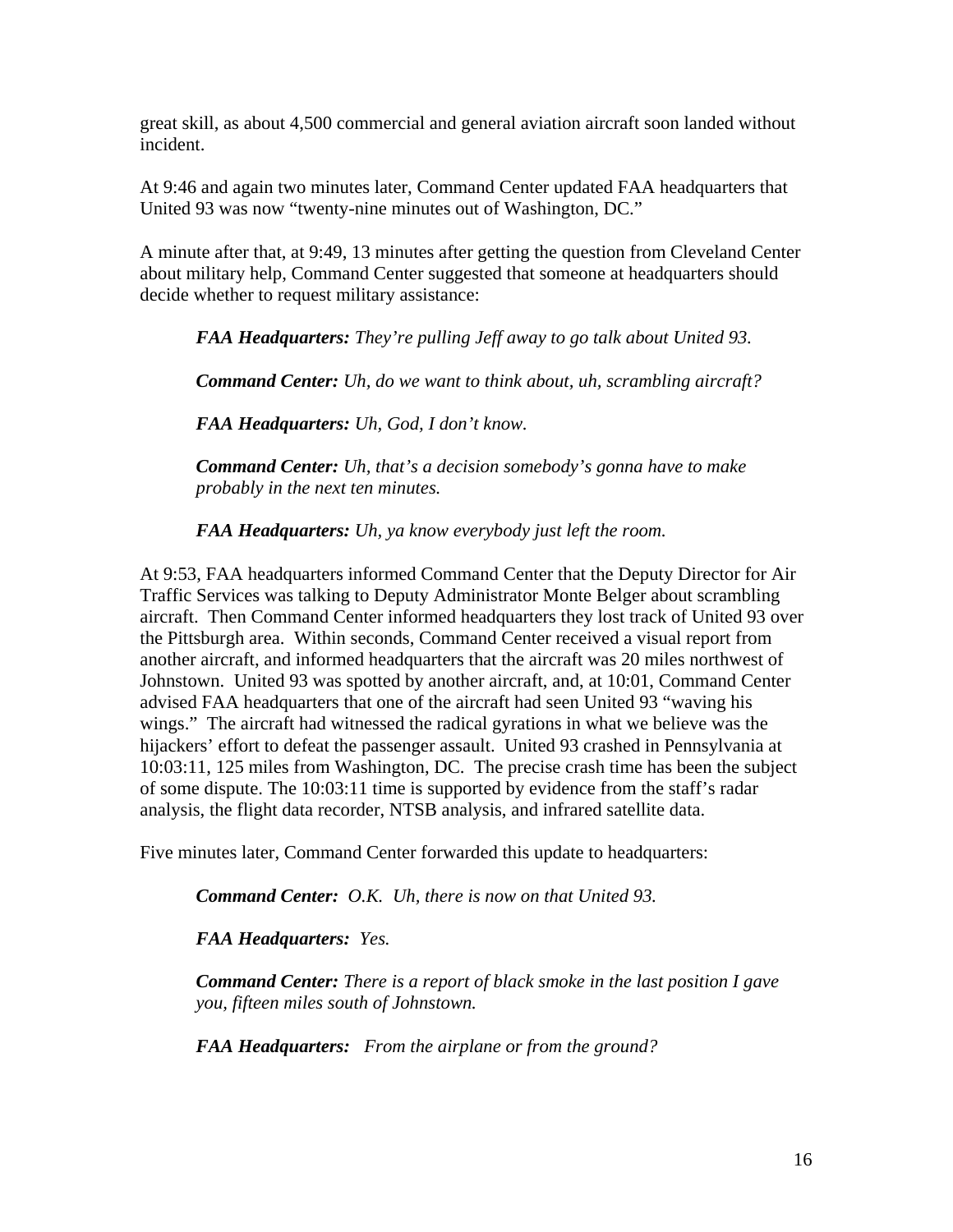*Command Center: Uh, they're speculating it's from the aircraft.* 

*FAA Headquarters: Okay.* 

*Command Center: Uh, who, it hit the ground. That's what they're speculating, that's speculation only.* 

The aircraft that spotted the "black smoke" was the same unarmed Air National Guard cargo plane that had seen American 77 crash into the Pentagon 26 minutes earlier. It had resumed its flight to Minnesota and saw the smoke from the crash of United 93, less than two minutes after the plane went down. At 10:17, Command Center advised headquarters of its conclusion that United 93 had indeed crashed.

Despite the discussions about military assistance, no one from FAA headquarters requested military assistance regarding United 93. Nor did any manager at FAA headquarters pass any of the information it had about United 93 to the military.

## *Military Notification and Response*

NEADS first received a call about United 93 from the military liaison at Cleveland Center, at 10:07. Unaware that the aircraft had already crashed, Cleveland passed to NEADS the aircraft's last known latitude and longitude. NEADS was never able to locate United 93 on radar because it was already in the ground.

At the same time, the NEADS Mission Crew Commander was dealing with the arrival of the Langley fighters over Washington, DC. He was sorting out what their orders were with respect to potential targets. Shortly after 10:10, and having no knowledge either that United 93 had been heading toward Washington, DC or that it had crashed, the Mission Crew Commander explicitly instructed that the Langley fighters did *not* have "clearance to shoot" aircraft over the nation's capital.

The news of a reported bomb on board United 93 spread quickly at NEADS. The air defenders searched for United 93's primary radar return and tried to locate assets to scramble toward the plane. NEADS called Washington Center to report:

*NEADS: I also want to give you a heads-up, Washington.* 

*FAA (DC): Go ahead.* 

*NEADS: United nine three, have you got information on that yet?* 

*FAA: Yeah, he's down.* 

*NEADS: He's down?*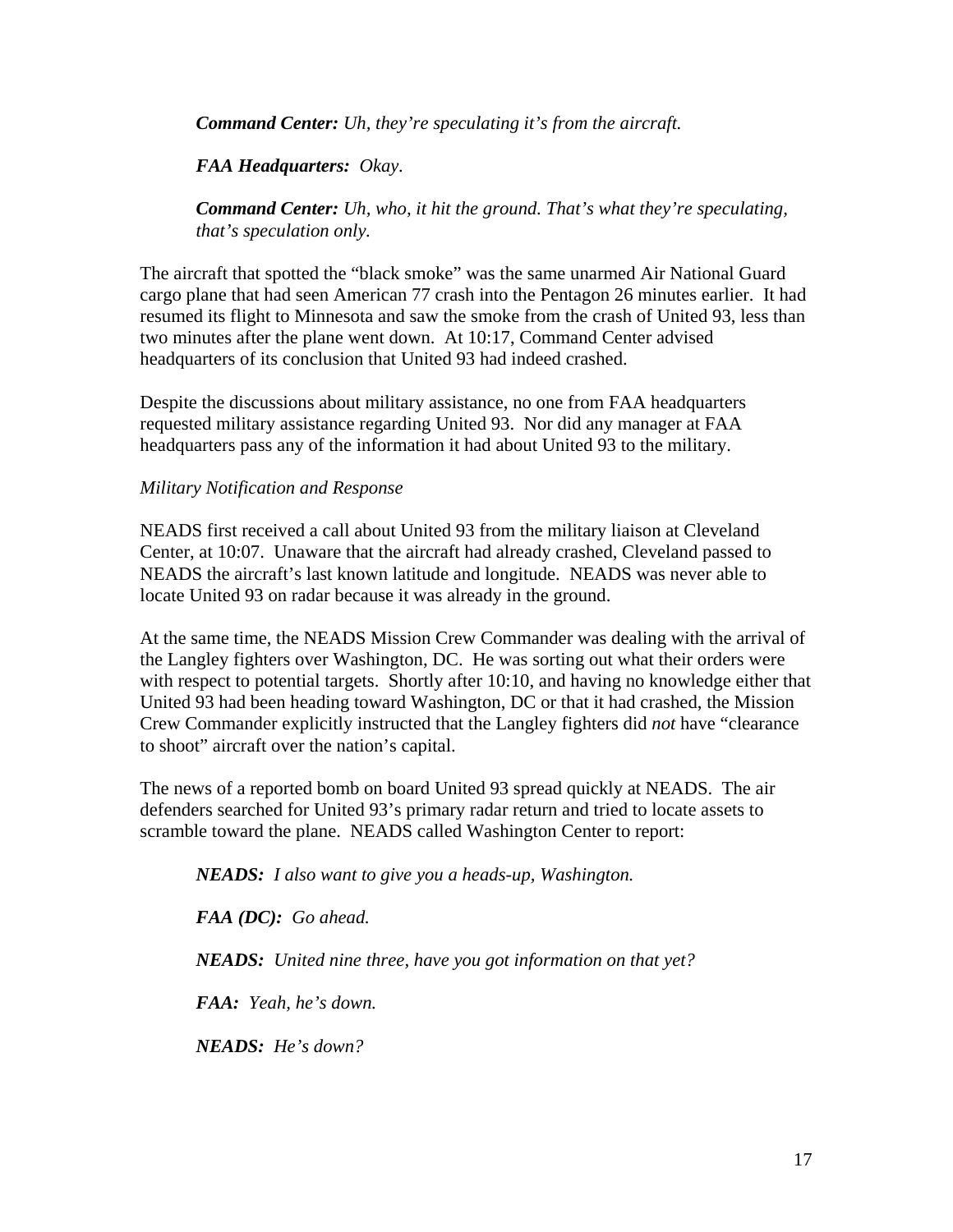*FAA: Yes.* 

*NEADS: When did he land? 'Cause we have got confirmation— FAA: He did not land. NEADS: Oh, he's down? Down? FAA: Yes. Somewhere up northeast of Camp David. NEADS: Northeast of Camp David. FAA: That's the last report. They don't know exactly where.* 

The time of notification of the crash of United 93 was 10:15. The NEADS air defenders never located the flight or followed it on their radar scopes. The flight had already crashed by the time they learned it was hijacked.

The following is a time lapsed depiction of United 93.

To provide an overview of the materials presented thus far, the following is a time lapsed depiction of all four hijacked flights and the military's response.

## **Conflicting Accounts**

In May 2003 public testimony before this Commission, NORAD officials stated that, at 9:16, NEADS received hijack notification of United 93 from the FAA. This statement was incorrect. There was no hijack to report at 9:16. United 93 was proceeding normally at that time.

In this same public testimony, NORAD officials stated that, at 9:24, NEADS received notification of the hijacking of American 77. This statement was also incorrect. The notice NEADS received at 9:24 was not about American 77. It was notification that American 11 had not hit the World Trade Center and was heading for Washington, DC. A 9:24 entry in a NEADS event log records: "American Airlines #N334AA hijacked." This is the tail number of American 11.

In their testimony, and in other public statements, NORAD officials also stated that the Langley fighters were scrambled to respond to the notifications about American 77 and/or United 93. These statements were incorrect as well. The report of American 11 heading south as the cause of the Langley scramble is reflected not just in taped conversations at NEADS, but in taped conversations at FAA centers, on chat logs compiled at NEADS, Continental Region headquarters, and NORAD, and in other records.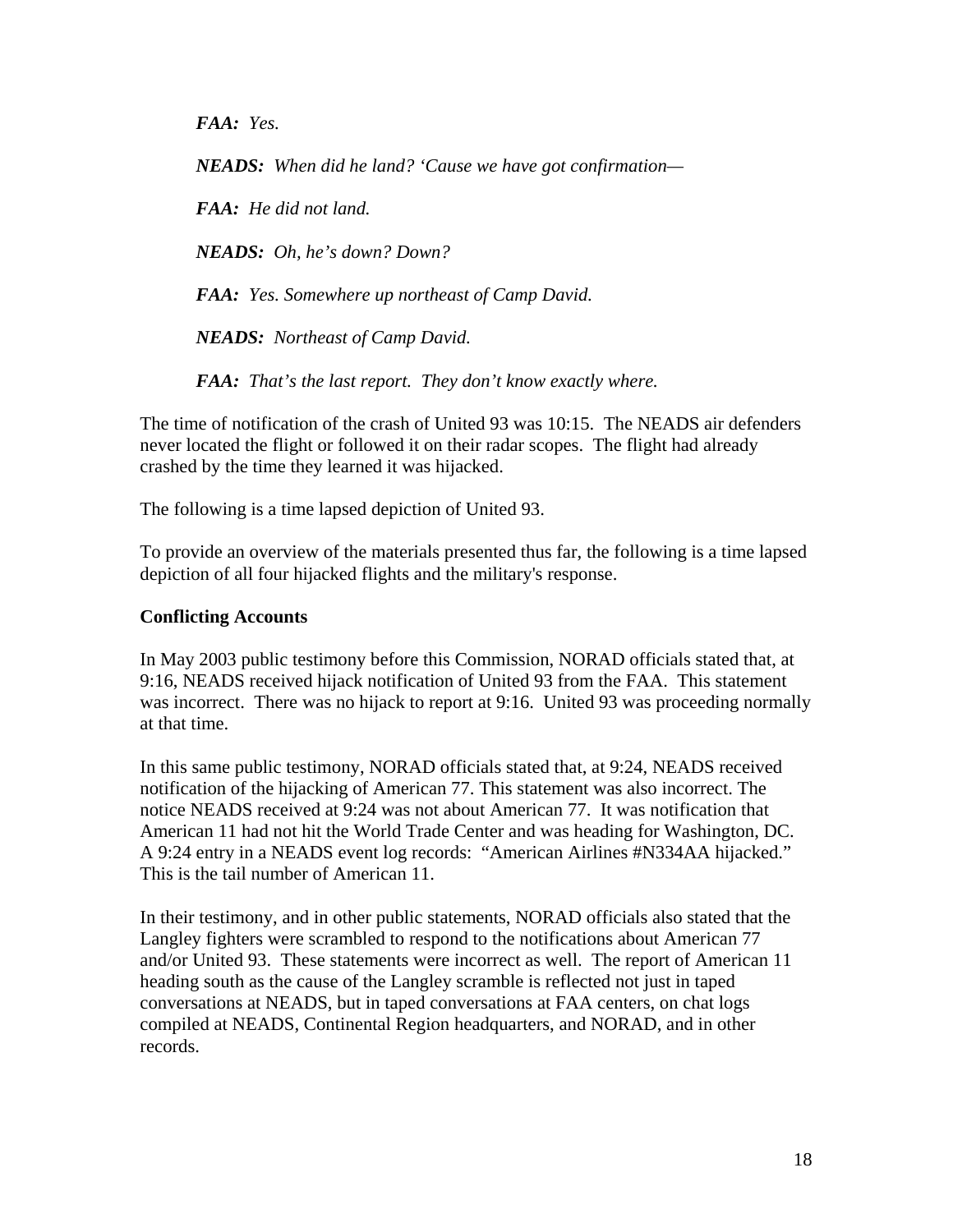Yet this response to a phantom aircraft, American 11, is not recounted in a single public timeline or statement issued by FAA or DOD. Instead, since 9/11, the scramble of the Langley fighters has been described as a response to the reported hijacking of American 77, or United 93, or some combination of the two. This inaccurate account created the appearance that the Langley scramble was a logical response to an actual hijacked aircraft.

Not only was the scramble prompted by the mistaken information about American 11, but NEADS never even received notice that American 77 was hijacked. It was notified at 9:34 that American 77 was lost. Then, minutes later, NEADS was told that an unknown plane was six miles southwest of the White House. Only then did the already scrambled airplanes start moving directly to Washington, DC.

Thus the military did not have 14 minutes to respond to American 77, as testimony last year suggested. It had at most one or two minutes to respond to the unidentified plane approaching Washington, and the fighters were in the wrong place to be able to help. They had been responding to a report about an aircraft that did not exist.

Nor did the military have 47 minutes to respond to United 93, as would be implied by the account that it received notice about it at 9:16. By the time the military learned about the flight, it had crashed.

At one point the FAA projected that United 93 would reach Washington, DC at about 10:15. By that time the Langley fighters were over Washington. But, as late as 10:10, the operating orders were still "negative clearance to shoot" regarding non-responsive targets over Washington, DC. The word of the authorization to shoot down hijacked civilian aircraft did not reach NEADS until 10:31.

We do not believe that an accurate understanding of the events of that morning reflects discredit on the operational personnel from NEADS or FAA facilities. The NEADS commanders and floor officers were proactive in seeking information, and made the best judgments they could based on the information they received. Individual FAA controllers, facility managers, and Command Center managers thought "outside the box" in recommending a nationwide alert, in ground-stopping local traffic, and, ultimately, in deciding to land all aircraft and executing that unprecedented order flawlessly.

In fact, it was inaccurate accounts of what happened that created questions about supposed delays in the military's interception of the hijacked aircraft. They also had the effect of deflecting questions about the military's capacity to obtain timely and accurate information from its own resources. They overstated the FAA's ability to provide the military timely and useful information that morning.

We now turn to the timing and circumstances of that shoot down authorization—and the role of national leadership in the events that morning.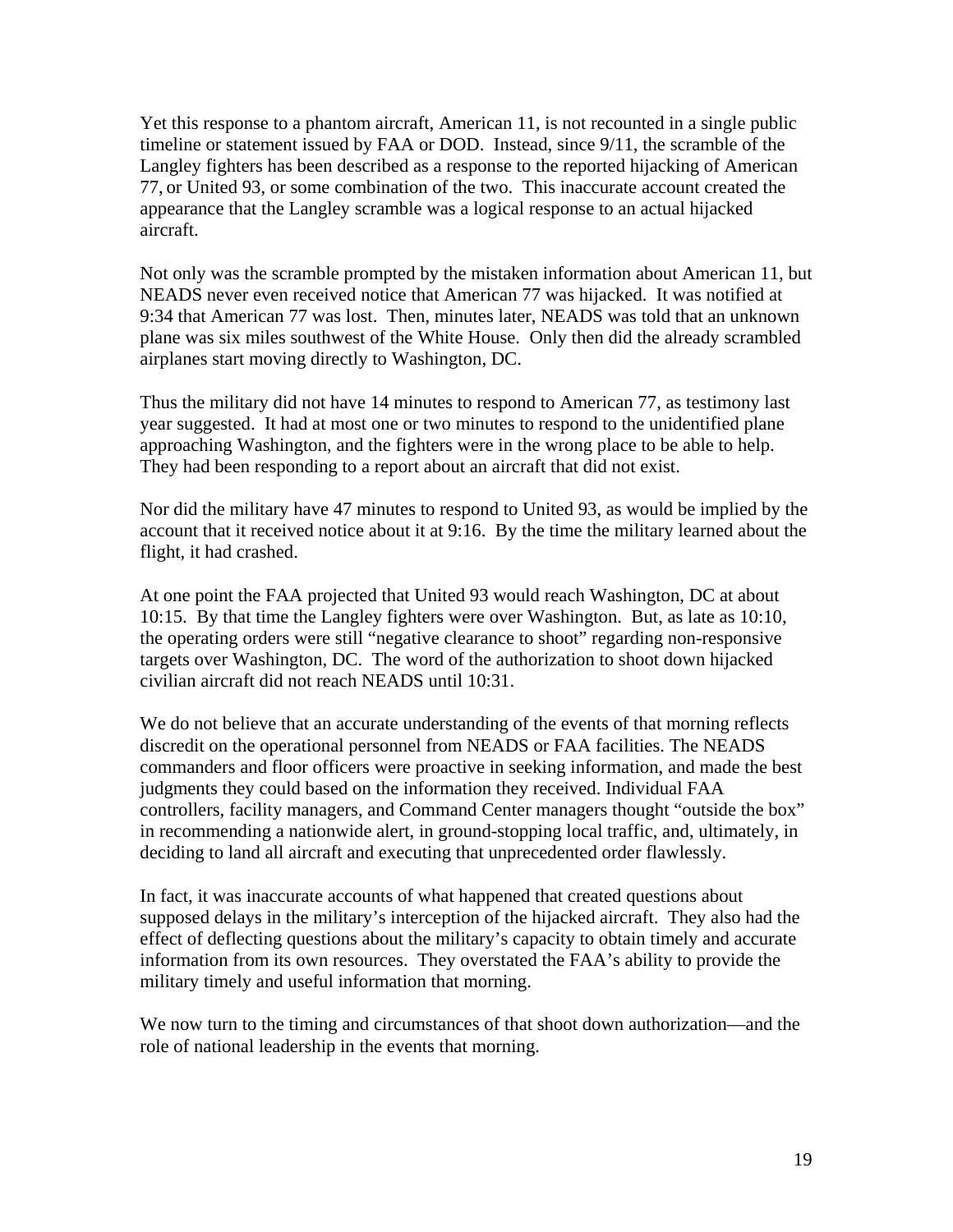On the morning of 9/11 there was no one decisionmaker in Washington with perfect information. Various people had various pieces of information, and they were in different locations. The President was initially at an elementary school in Florida, and then en route to Louisiana. At the White House, other decisionmakers gathered in either the White House Situation Room or the underground shelter, formally known as the Presidential Emergency Operations Center. At the Department of Defense**,** the center of crisis management was the Pentagon's National Military Command Center (NMCC). At the FAA, two locations were pivotal: Washington headquarters and the Command Center in Herndon.

### **National Decisionmaking from 8:46 to 9:03**

When American 11 struck the World Trade Center at 8:46, no one in the White House or traveling with the President knew that it had been hijacked. Immediately afterward, duty officers at the White House and Pentagon began notifying senior officials what had happened.

Even within FAA, the Administrator, Jane Garvey, and her deputy had not been told of a confirmed hijacking before they learned from television that a plane had crashed. Others in the agency were aware, as we explained earlier in this statement.

In Florida, the President's motorcade was just arriving at the Emma E. Booker Elementary School where President Bush was to read to a class and talk about education. White House Chief of Staff Andrew Card told us he was standing with the President outside the classroom when Senior Advisor to the President Karl Rove first informed them that a small, twin engine plane had crashed into the World Trade Center. The President's reaction was that the incident must have been caused by pilot error.

At 8:55, before entering the classroom, the President spoke to National Security Advisor Condoleezza Rice, who was at the White House. She recalled first telling the President it was a twin engine aircraft, then that it was commercial, saying "that's all we know right now, Mr. President."

At the White House, the Vice President had just sat down for a meeting when his assistant told him to turn on his television because a plane had struck the North Tower of the World Trade Center. The Vice President was wondering "how the hell a plane could hit the World Trade Center" when he saw the second aircraft strike the South Tower.

### **The Agencies Confer**

When they learned a second plane had struck the World Trade Center, nearly everyone in the White House told us they immediately knew it was not an accident. The Secret Service initiated a number of security enhancements around the White House Complex. The officials who issued these orders did not know that there were additional hijacked aircraft, or that one such aircraft was en route to Washington. These measures were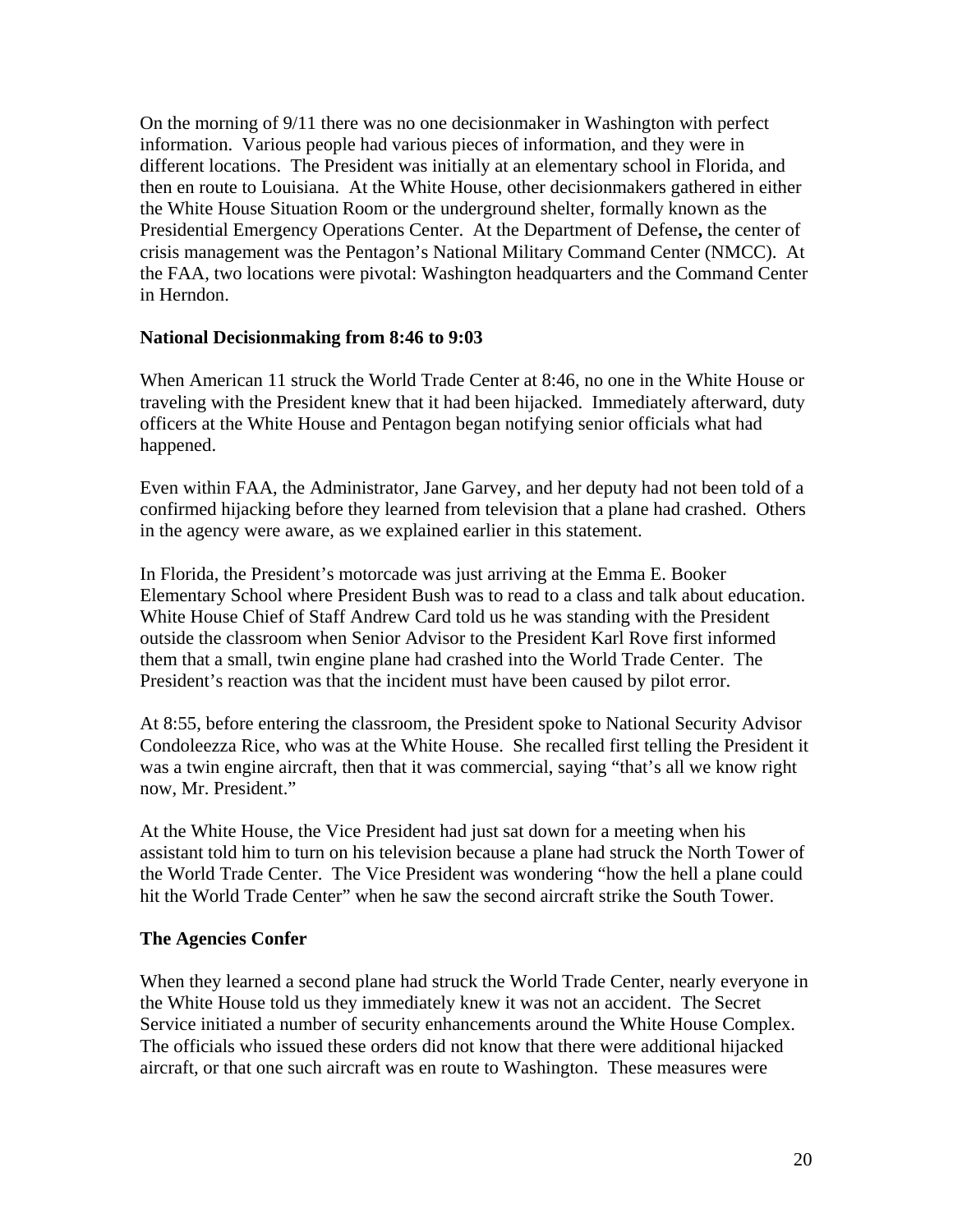precautionary steps because of the strikes in New York. Officials across the government struggled to find out what was going on.

The FAA, the White House, and the Defense Department each initiated a multi-agency teleconference before 9:30. The FAA, following its protocol, set up a hijacking teleconference at approximately 9:20 with several agencies, including the Defense Department. However, FAA and Defense Department participants in this teleconference told us the call played no role in coordinating the military and FAA response to the attacks of 9/11.

The White House Situation Room initiated a video teleconference, chaired by Richard Clarke. While important, it had no immediate effect on the emergency defense efforts.

The Defense Department's NMCC initiated a key teleconference that started at 9:29 as a "Significant Event Conference" and then, at 9:37, resumed as an Air Threat Conference call.<sup>\*</sup> This teleconference lasted over eight hours. The President, Vice President, Secretary of Defense, Vice Chairman of the Joint Chiefs of Staff, and Deputy National Security Advisor all participated in the Air Threat Conference at various points in the day, as did military personnel from the White House underground shelter. So did the President's military aide on Air Force One.

Operators worked feverishly to include the FAA in this teleconference, but they had equipment problems and difficulty finding secure phone numbers. NORAD asked three times before 10:03 to confirm the presence of FAA on the conference, to provide an update on hijackings. The FAA did not join the call until 10:17. The FAA representative who joined the call had no familiarity with or responsibility for a hijack situation, had no access to decisionmakers, and had none of the information available to senior FAA officials by that time.

We found no evidence that, at this critical time, during the morning of September 11, NORAD's top commanders, in Florida or Cheyenne Mountain, ever coordinated with their counterparts at FAA headquarters to improve situational awareness and organize a common response. Lower-level officials improvised—the FAA's Boston Center bypassing the chain of command to contact NEADS. But the highest level Defense Department officials relied on the NMCC's Air Threat Conference, in which FAA did not meaningfully participate.

At 9:39, the NMCC's deputy director for operations, a military officer, opened the call from the Pentagon, which had just been struck by a Boeing 757 airliner. He began: "An air attack against North America may be in progress. NORAD, what's the situation?"

NORAD said it had conflicting reports. Its latest information was "of a possible hijacked

 $\overline{a}$ 

<span id="page-20-0"></span><sup>\*</sup> All times given for this conference call are our estimates, which we believe to be accurate within a  $\pm 3$ minute margin of error.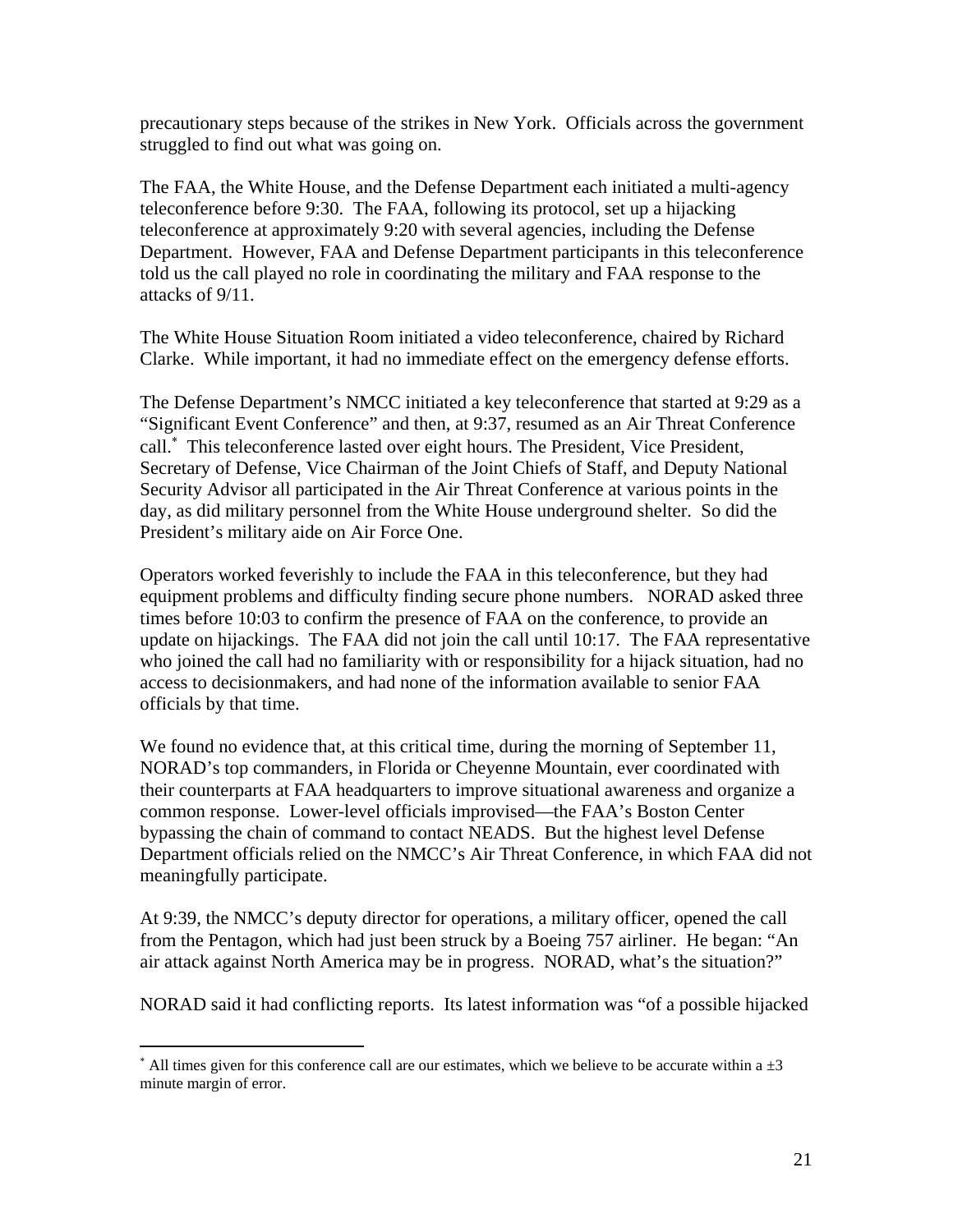aircraft taking off out of JFK en route to Washington D.C. . . . ."

The NMCC mentioned reports of a crash into the mall side of the Pentagon and requested that the Secretary of Defense be added to the conference.

At 9:44, NORAD briefed the conference on the possible hijacking of Delta Flight 1989. Two minutes later the Office of the Secretary of Defense and the Office of the Vice Chairman of the Joint Chiefs of Staff reported that they were still trying to track down the Secretary and Vice Chairman, and bring them into the conference. The Chairman was out of the country.

At 9:48, a representative from the underground shelter at the White House asked if there were any indications of another hijacked aircraft. The NMCC deputy director for operations mentioned the Delta flight and concluded "that would be the fourth possible hijack." At 9:49, the commander of NORAD directed all air sovereignty aircraft to battle stations fully armed.

At 9:59, an Air Force Lieutenant Colonel working in the White House Military Office joined the conference and stated that he had just talked to Deputy National Security Advisor Steve Hadley. The White House requested: (1) the implementation of continuity of government measures, (2) fighter escorts for Air Force One, and (3) the establishment of a fighter combat air patrol over Washington, DC.

## **The President and the Vice President**

The President was seated in a classroom of second graders when, at approximately 9:05, Andrew Card whispered to him: "A second plane hit the second tower. America is under attack." The President told us his instinct was to project calm, not to have the country see an excited reaction at a moment of crisis. The national press corps was standing behind the children in the classroom; he saw their phones and pagers start to ring. The President felt he should project strength and calm until he could better understand what was happening.

The President remained in the classroom for another five to seven minutes, while the children continued reading. He then returned to a holding room shortly before 9:15, where he was briefed by staff and saw television coverage. He then spoke to Vice President Cheney, Dr. Rice, Governor Pataki, and FBI Director Mueller. He decided to make a brief statement from the school before leaving for the airport. The Secret Service told us they were anxious to move the President to a safer location, but did not think it imperative for him to run out the door.

Between 9:15 and 9:30, the staff was busy arranging a return to Washington, while the President consulted his senior advisers about his remarks. No one in the traveling party had any information during this time that other aircraft were hijacked or missing. As far as we know, no one was in contact with the Pentagon. The focus was on the President's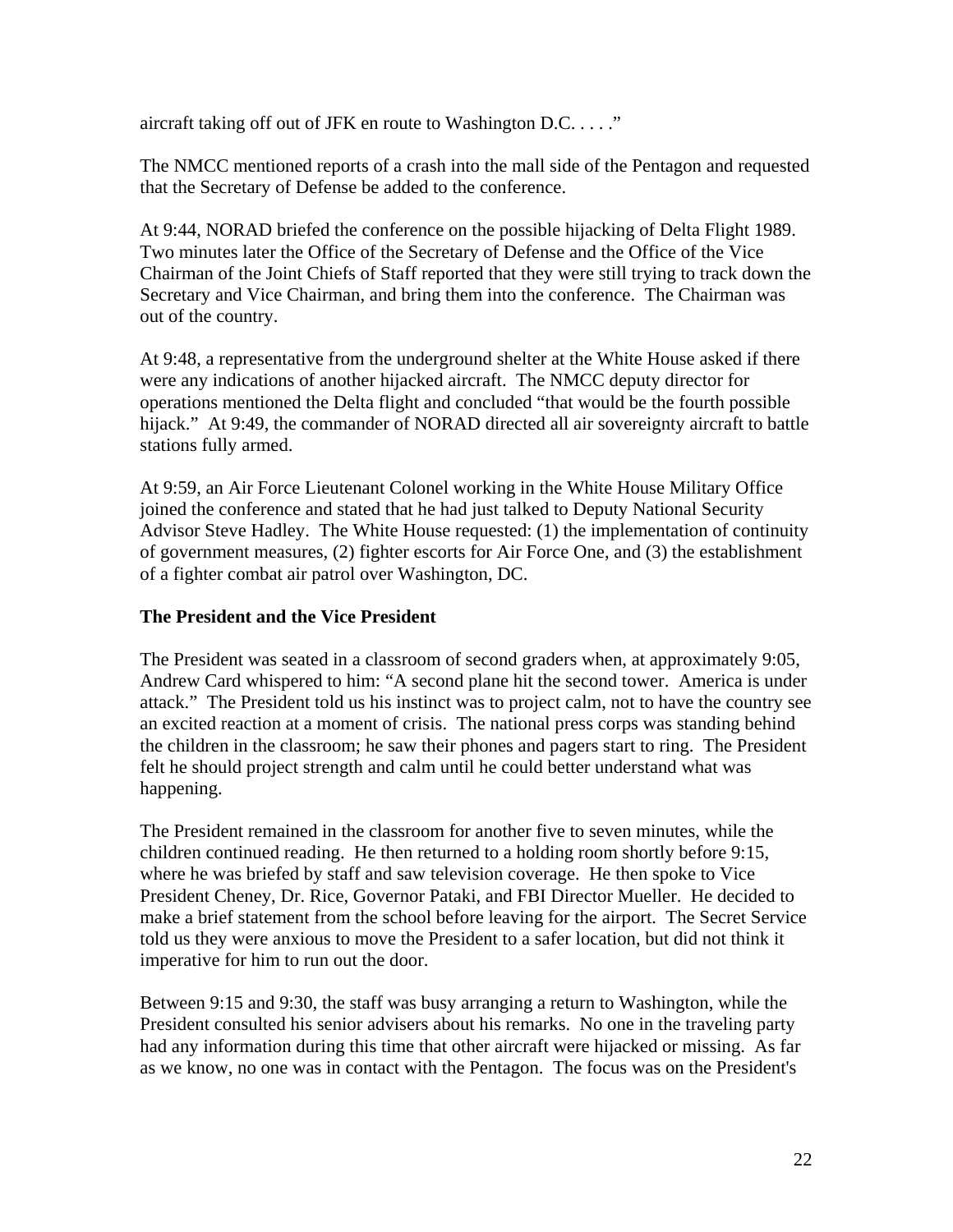statement to the nation. No decisions were made during this time, other than the decision to return to Washington.

The President's motorcade departed at 9:35, and arrived at the airport between 9:42 and 9:45. During the ride the President learned about the attack on the Pentagon. He boarded the aircraft, asked the Secret Service about the safety of his family, and called the Vice President. According to notes of the call, at about 9:45 the President told the Vice President: "Sounds like we have a minor war going on here, I heard about the Pentagon. We're at war....somebody's going to pay."

About this time Card, the lead Secret Service agent, the President's military aide, and the pilot were conferring on a possible destination for Air Force One. The Secret Service agent felt strongly that the situation in Washington was too unstable to return. Card agreed. The President, however, needed convincing. All witnesses agreed that the President strongly wanted to return to Washington and only grudgingly agreed to go elsewhere. The issue was still undecided when the President conferred with the Vice President at about the time Air Force One was taking off. The Vice President recalled urging the President not to come back to Washington. Air Force One departed at approximately 9:55, with no destination at take-off. The objective was to get up in the air—as fast and as high as possible—and then decide where to go.

News of an incoming aircraft (later discovered to be American 77) prompted the Secret Service to order the evacuation of the Vice President just before 9:36. The Vice President entered the underground tunnel that led to the shelter at 9:37.

Once inside, Vice President Cheney and the agents paused in an area of the tunnel that had a secure phone, a bench, and a television. The Vice President asked to speak to the President, but it took time for the call to be connected. He learned in the tunnel that the Pentagon had been hit, and saw television coverage of smoke coming from the building.

The Secret Service logged Mrs. Cheney's arrival at the White House at 9:52. She joined her husband in the tunnel. According to contemporaneous notes, at 9:55 the Vice President was still on the phone with the President advising that three planes were missing and one had hit the Pentagon. We believe this is the same call initiated close to the time Air Force One took off, in which the Vice President joined the chorus of advisers urging the President not to return to Washington. The call ended. She and the Vice President moved from the tunnel to the shelter conference room.

### **United 93 and the Shootdown Order**

There was not an open line of communication between the President and Vice President on the morning of 9/11, but rather a series of calls between the two leaders. The Vice President remembered placing a call to the President just after entering the shelter conference room. There is conflicting evidence as to when the Vice President arrived in the shelter conference room. We have concluded, after reviewing all the available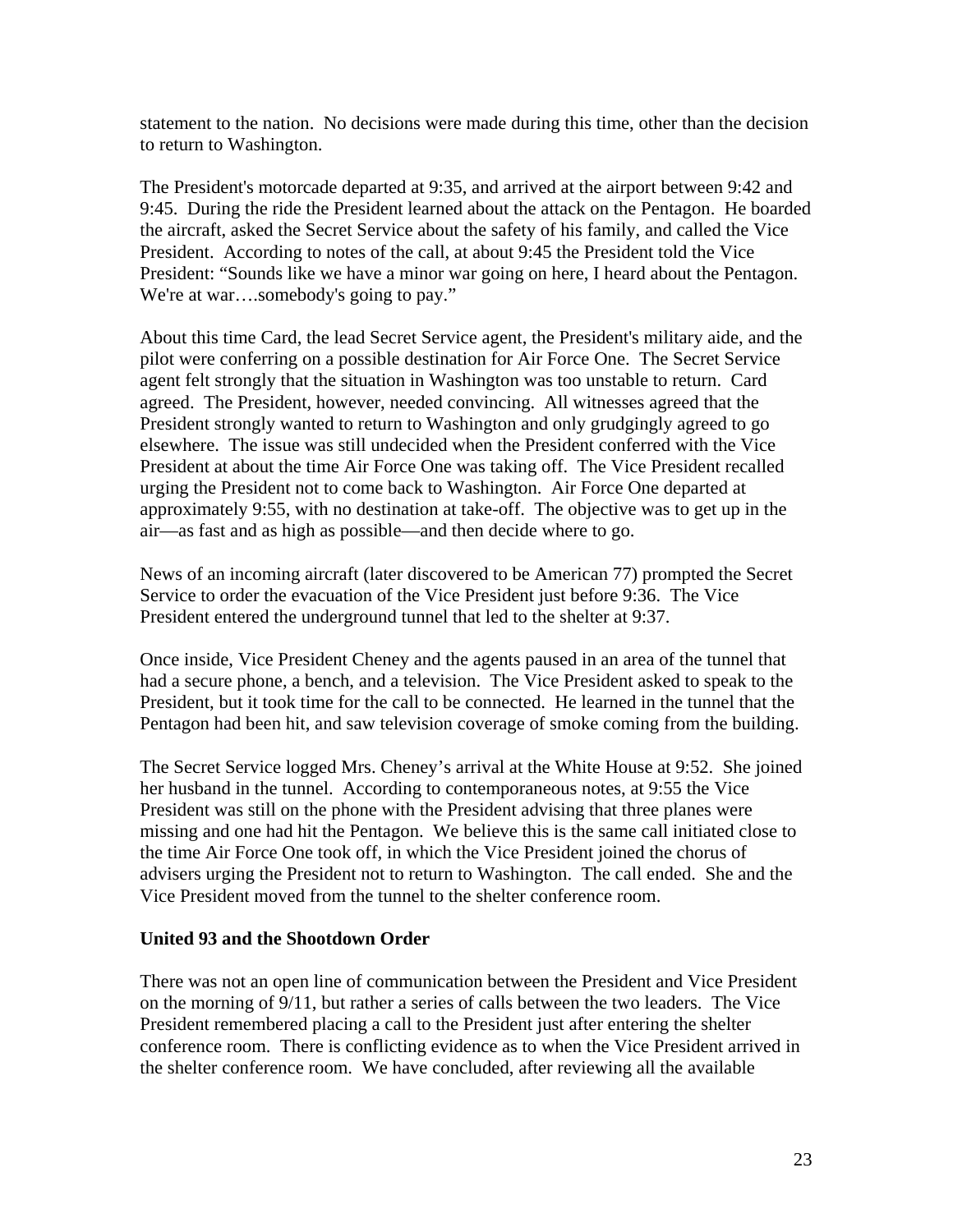evidence, that the Vice President arrived in the shelter conference room shortly before 10:00, perhaps at 9:58. The Vice President recalls being told, just after his arrival, that an Air Force combat air patrol (CAP) was up over Washington. At 9:59, a White House request for such a CAP was communicated to the military through the Air Threat Conference.

The Vice President states that the purpose of his call to the President was to discuss the rules of engagement for the CAP. He recalled he felt it did not do any good to put the CAP up there unless the pilots had instructions to tell them whether they were authorized to shoot if the plane would not divert. He said the President signed off on that concept. The President said he remembered such a conversation, and that it reminded him of when he had been a fighter pilot. The President emphasized to us that he had authorized the shoot down of hijacked aircraft.

The Vice President's military aide told us he believed the Vice President spoke to the President just after entering the conference room, but he did not hear what they said. Rice, who entered the conference room shortly after the Vice President and sat next to him, recalled hearing the Vice President inform the President that, "Sir, the CAPs are up. Sir, they're going to want to know what to do." Then she recalled hearing him say, "Yes sir." She believed this conversation occurred a few minutes, perhaps five, after they entered the conference room.

We believe this call would have taken place some time before 10:10 to 10:15. Among the sources that reflect other important events that morning there is no documentary evidence for this call, although the relevant sources are incomplete. Others nearby who were taking notes, such as the Vice President's Chief of Staff, Scooter Libby, who sat next to him, and Mrs. Cheney, did not note a call between the President and Vice President immediately after the Vice President entered the conference room.

At 10:02, the communicators in the shelter began receiving reports from the Secret Service of an inbound aircraft—presumably hijacked—heading toward Washington. That aircraft was United 93.

The Secret Service was getting this information directly from the FAA, through its links to that agency. The Service's operations center and their FAA contact were tracking the progress of the aircraft on a display that showed its projected path, not its actual radar return. Thus, for a time, they were not aware the aircraft was going down in Pennsylvania.

At some time between 10:10 and 10:15, a military aide told the Vice President and others that the aircraft was 80 miles out. Vice President Cheney was asked for authority to engage the aircraft.

The Vice President's reaction was described as quick and decisive: "in about the time it takes a batter to decide to swing." He authorized fighter aircraft to engage the inbound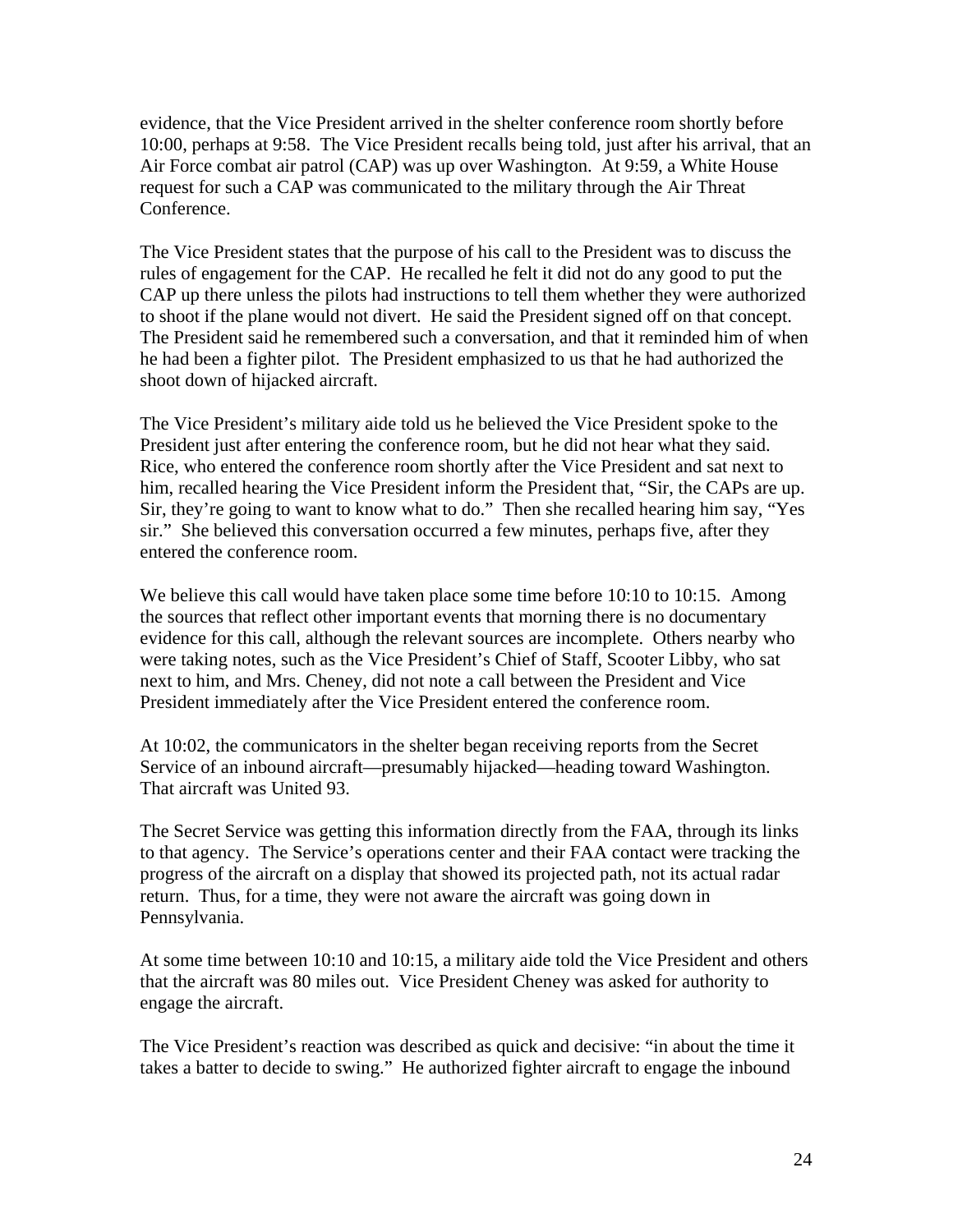plane. He told us this was based on his prior conversation with the President. The military aide returned a few minutes later, probably between 10:12 and 10:18, and said the aircraft was 60 miles out. He again asked for authorization to engage. The Vice President again said yes. The Secret Service was postulating the flight path of United 93, not knowing it had already crashed.

Also at the conference room table was White House Deputy Chief of Staff Joshua Bolten. Bolten watched the exchanges and, after what he called "a quiet moment," suggested that the Vice President get in touch with the President and confirm the engage order. Bolten told us he wanted to make sure the President was told that the Vice President had executed the order. He said he had not heard any prior conversation on the subject with the President. The Vice President was logged calling the President at 10:18 for a twominute call that obtained the confirmation. On Air Force One, at 10:20, the President's press secretary, Ari Fleischer, noted that the President told him he had authorized a shootdown of aircraft, if necessary.

Minutes went by and word arrived of an aircraft down over Pennsylvania. Those in the conference room wondered if perhaps the aircraft had been shot down pursuant to these directions.

At approximately 10:30, the shelter started receiving reports of another hijacked plane, this time only five to ten miles out. Believing they had only a minute or two, once again the Vice President communicated authority to "engage" or "take out" the airborne aircraft. At 10:33, Deputy National Security Advisor Stephen Hadley passed that guidance on the Air Threat Conference call: "I need to get word to Dick Myers that our reports are there's an inbound aircraft flying low 5 miles out*.* The Vice President's guidance was we need to take them out…."

Once again, there was no immediate information about the fate of the inbound aircraft. As one witness to the event described, "It drops below the radar screen, and it's just continually hovering in your imagination; you don't know where it is or what happens to it." Eventually, the shelter received word that the alleged hijacker five miles away had been a Medevac helicopter.

### **Transmission of the Authorization from the White House to the Pilots**

The National Military Command Center learned of the hijacking of United 93 at about 10:03. The FAA had not yet been connected to the Air Threat Conference and in general had practically no contact with the military at the level of national command. The NMCC instead received news about the hijacking of United 93 from the White House. The White House had received the word from the Secret Service's contacts with the FAA.

NORAD had no information either. In response to questions, the NORAD representative on the Air Threat Conference stated at 10:07: "NORAD has no indication of a hijack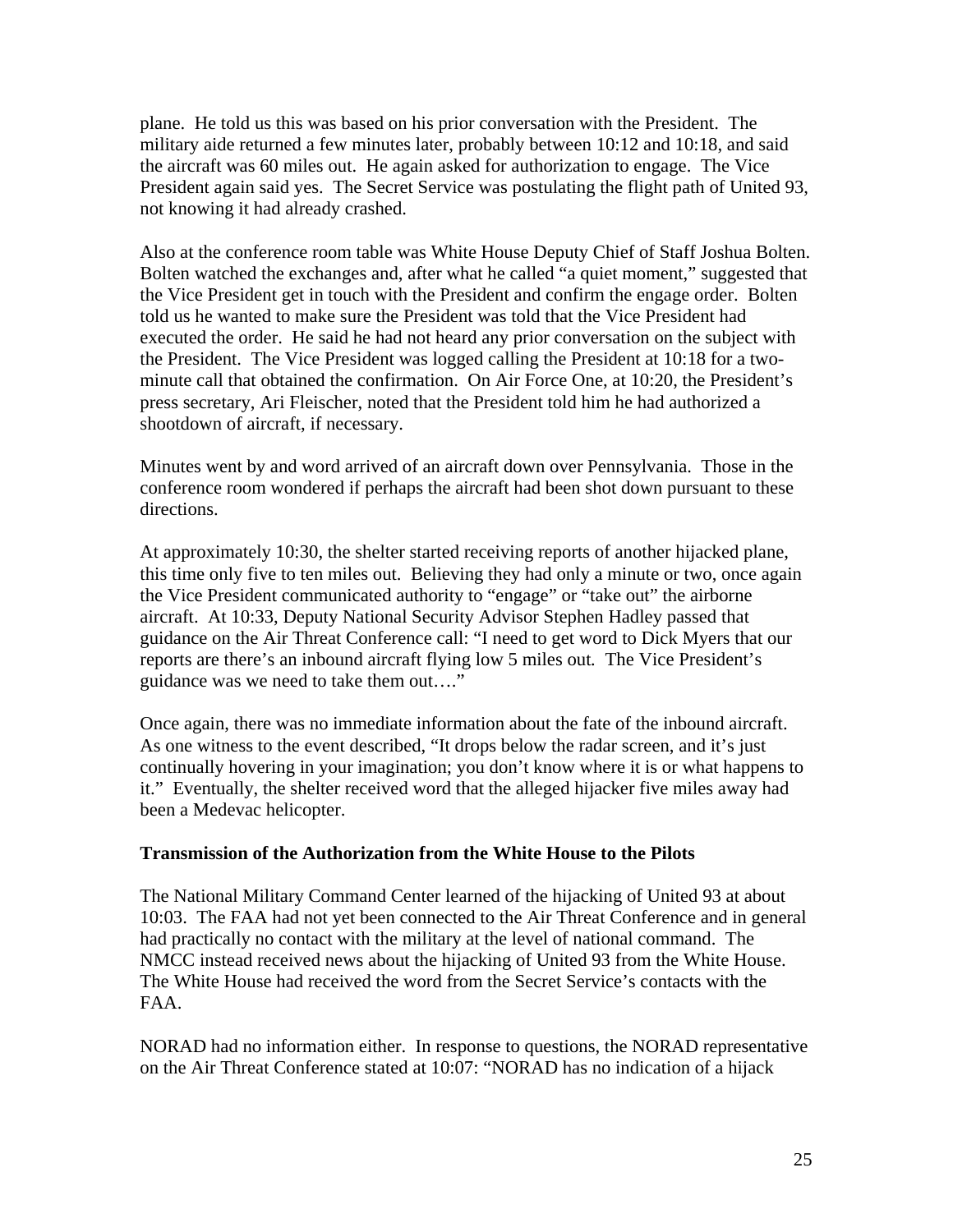heading to Washington DC at this time."

Repeatedly between 10:14 and 10:19, a lieutenant colonel at the White House relayed the information to the National Military Command Center that the Vice President had confirmed fighters were cleared to engage the inbound aircraft if they could verify that the aircraft was hijacked.

The commander of NORAD, General Eberhart, was en route to the NORAD operations center in Cheyenne Mountain, Colorado when the shoot down order was communicated on the Air Threat Conference. He told us that by the time he arrived at the Mountain the order had already been passed down the NORAD chain of command.

It is not clear how the shoot down order was communicated to the Continental Region headquarters. But we know that, at 10:31, General Larry Arnold instructed his staff to broadcast the following message over a NORAD chat log: "10:31 Vice president has cleared to us to intercept tracks of interest and shoot them down if they do not respond, per CONR CC [General Arnold]."

In upstate New York, NEADS personnel first learned of the shoot down order from that chat log message:

*Floor Leadership: You need to read this...The Region Commander has declared that we can shoot down aircraft that do not respond to our direction. Copy that?* 

*Controllers: Copy that, sir.* 

*Floor Leadership: So if you're trying to divert somebody and he won't divert—* 

 *Controllers: DO [Director of Operations] is saying no.* 

*Floor Leadership: No? It came over the chat… You got a conflict on that direction?* 

*Controllers: Right now no, but—* 

*Floor Leadership: Okay? Okay, you read that from the Vice President, right? Vice President has cleared. Vice President has cleared us to intercept traffic and shoot them down if they do not respond per CONR CC [General Arnold].*

In interviews with us, NEADS personnel expressed considerable confusion over the nature and effect of the order.

Indeed, the NEADS Commander told us he did not pass along the order because he was unaware of its ramifications. Both the mission commander and the weapons director indicated they did not pass the order to the fighters circling Washington and New York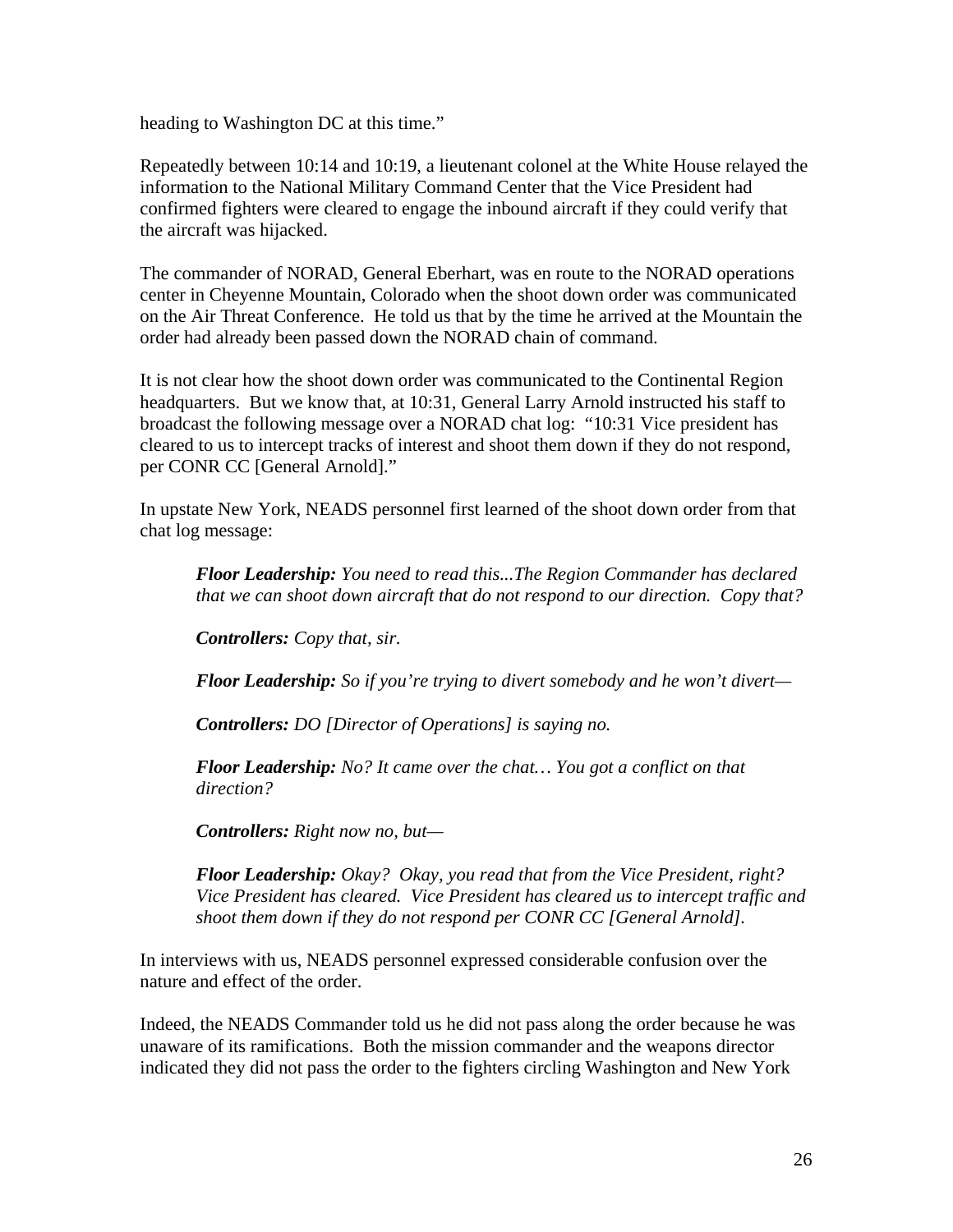City because they were unsure how the pilots would, or should, proceed with this guidance. In short, while leaders in Washington believed the fighters circling above them had been instructed to "take out" hostile aircraft, the only orders actually conveyed to the Langley pilots were to "ID type and tail."

In most cases the chain of command in authorizing the use of force runs from the President to the Secretary of Defense and from the Secretary to the combatant commander. The President apparently spoke to Secretary Rumsfeld briefly sometime after 10:00, but no one can recall any content beyond a general request to alert forces. The President and the Secretary did not discuss the use of force against hijacked airliners in this conversation.

The Secretary did not become part of the chain of command for those orders to engage until he arrived in the NMCC. At 10:39, the Vice President tried to bring the Secretary up to date as both participated in the Air Threat Conference:

*Vice President: There's been at least three instances here where we've had reports of aircraft approaching Washington—a couple were confirmed hijack. And, pursuant to the President's instructions I gave authorization for them to be taken out. Hello?* 

*SecDef: Yes, I understand. Who did you give that direction to?* 

*Vice President: It was passed from here through the operations center at the White House, from the [shelter].*

*SecDef: OK, let me ask the question here. Has that directive been transmitted to the aircraft?*

*Vice President: Yes, it has.* 

*SecDef: So we've got a couple of aircraft up there that have those instructions at the present time?* 

*Vice President: That is correct. And it's my understanding they've already taken a couple of aircraft out.* 

*SecDef: We can't confirm that. We're told that one aircraft is down but we do not have a pilot report that they did it.* 

As this exchange shows, Secretary Rumsfeld was not involved when the shoot down order was first passed on the Air Threat Conference. After the Pentagon was hit, Secretary Rumsfeld went to the parking lot to assist with rescue efforts. He arrived in the National Military Command Center shortly before 10:30. He told us he was just gaining situational awareness when he spoke with the Vice President, and that his primary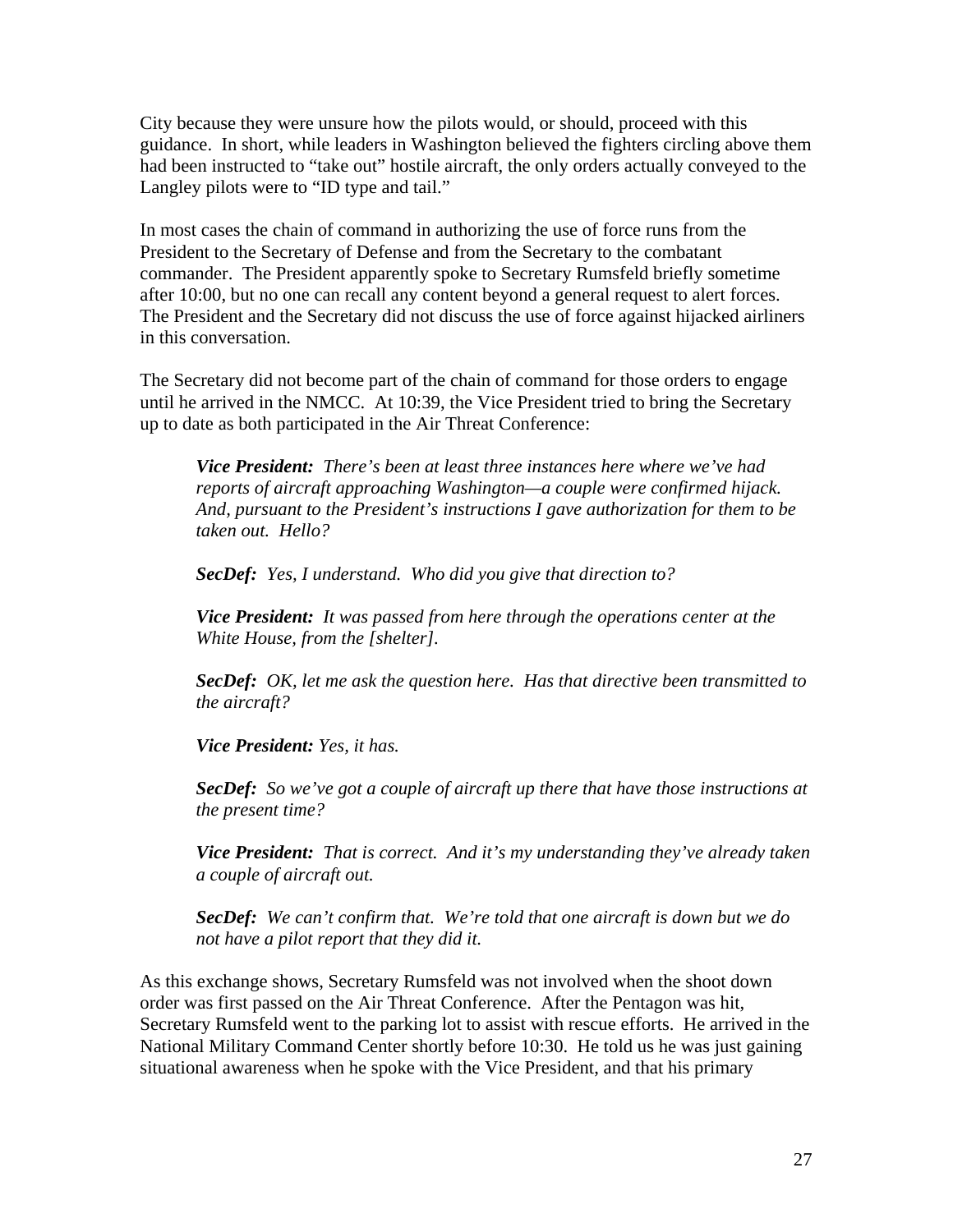concern was ensuring that the pilots had a clear understanding of their rules of engagement.

The Vice President was mistaken in his belief that shoot down authorization had been passed to the pilots flying at NORAD's direction. By 10:45 there was, however, another set of fighters circling Washington that had entirely different rules of engagement. These fighters, part of the  $113<sup>th</sup>$  Wing of the DC Air National Guard, launched out of Andrews Air Force Base based on information passed to them by the Secret Service. The first of the Andrews fighters was airborne at 10:38.

General Wherley—the commander of the  $113<sup>th</sup>$  Wing—reached out to the Secret Service after hearing second hand reports that it wanted fighters airborne. A Secret Service agent had a phone in each ear, one to Wherley and one to a fellow agent at the White House, relaying instructions that the White House agent said he was getting from the Vice President. The guidance for Wherley was to send up the aircraft, with orders to protect the White House and take out any aircraft that threatens the Capitol. General Wherley translated this in military terms to "weapons free," which means the decision to shoot rests in the cockpit, or in this case the cockpit of the lead pilot. He passed these instructions to the pilots that launched at 10:42 and afterward.

Thus, while the fighter pilots under NORAD direction who had scrambled out of Langley never received any type of engagement order, the Andrews pilots were operating under "weapons free"—a permissive rule of engagement. The President and the Vice President told us they had not been aware that fighters had been scrambled out of Andrews, at the request of the Secret Service and outside of the military chain of command.

## **Reflections on United 93**

Had it not crashed in Pennsylvania at 10:03, we estimate that United 93 could not have reached Washington, DC any earlier than 10:13, and most probably would have arrived before 10:23. We examined the military's ability to intercept it.

There was only one set of fighters orbiting Washington, DC during this timeframe—the Langley F-16s. They were armed and under NORAD's control.

But the Langley pilots were never briefed about the reason they were scrambled. As the lead pilot explained, "I reverted to the Russian threat…I'm thinking cruise missile threat from the sea. You know you look down and see the Pentagon burning and I thought the bastards snuck one by us. . . . [Y]ou couldn't see any airplanes, and no one told us anything." The pilots knew their mission was to identify and divert aircraft flying within a certain radius of Washington, but did not know that the threat came from hijacked commercial airliners.

Also, NEADS did not know where United 93 was when it first heard about the hijacking from FAA at 10:07. Presumably FAA would have provided the information, but we do